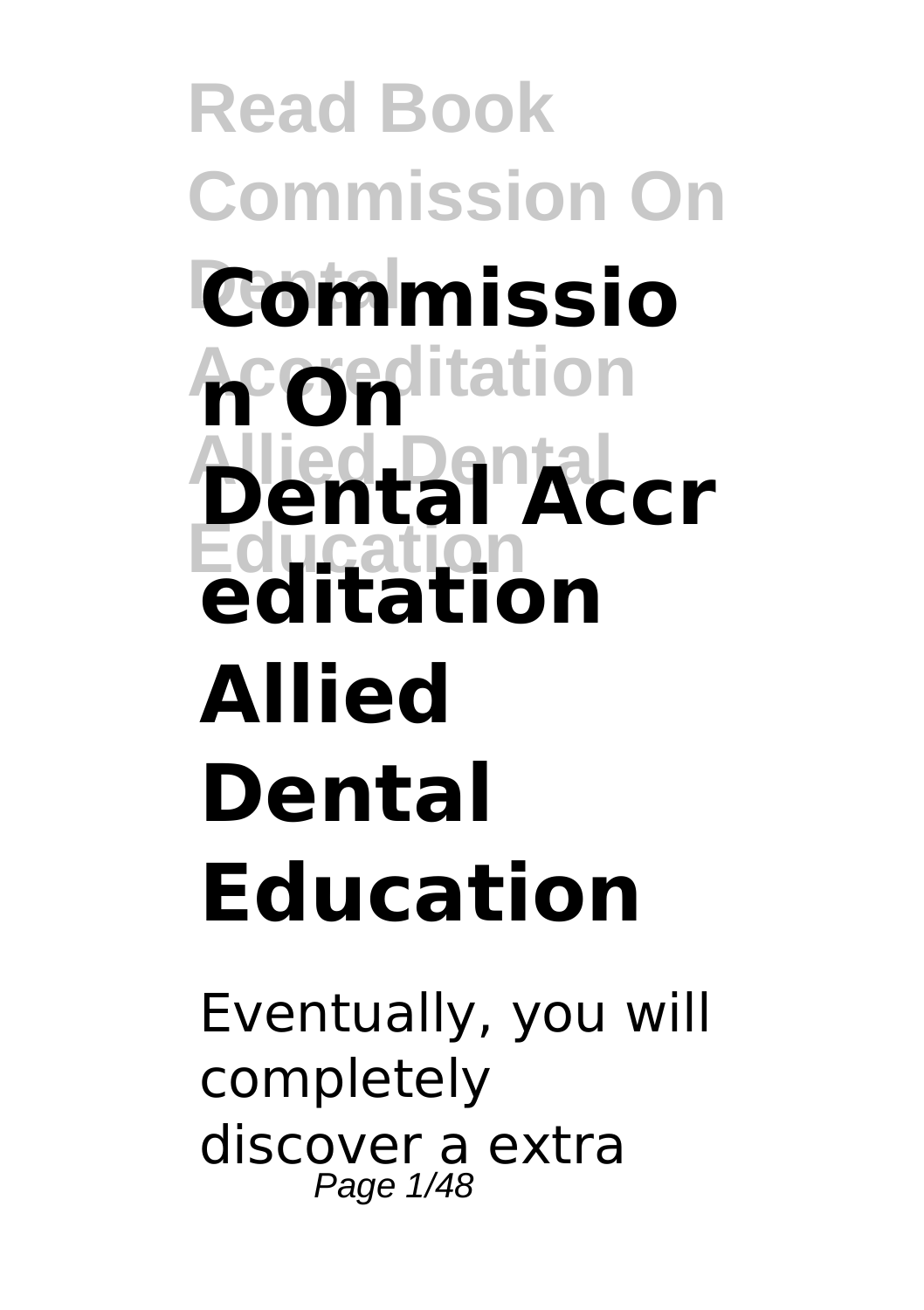experience and ability by spending when? accomplish you agree to that more cash. yet you require to get those all needs later having significantly cash? Why don't you try to get something basic in the beginning? That's something that will Page 2/48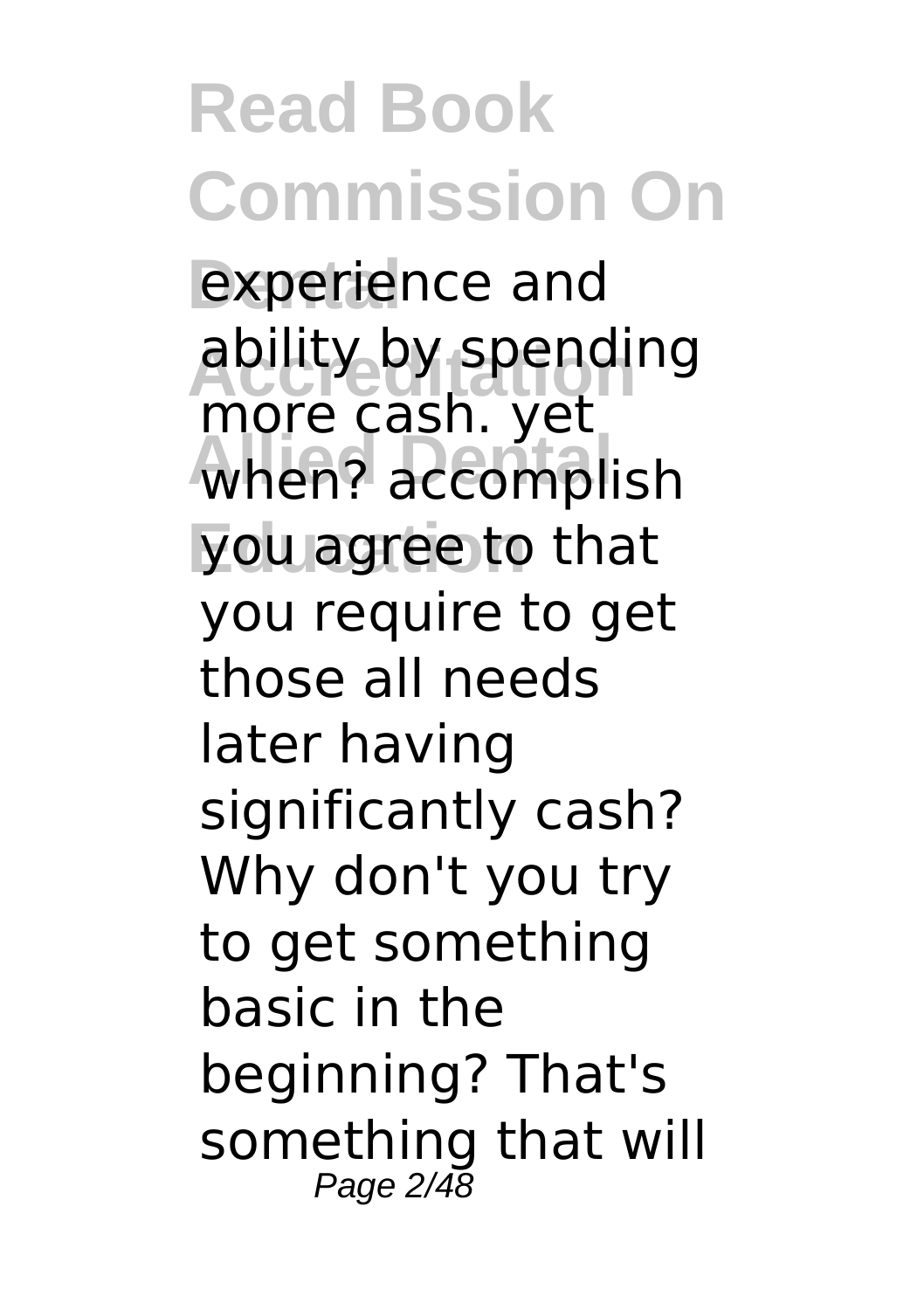**Read Book Commission On** guide you to comprehend even<br>
mare annraaching the globe, ental experience, some more approaching places, as soon as history, amusement, and a lot more?

It is your certainly own grow old to comport yourself reviewing habit. Page 3/48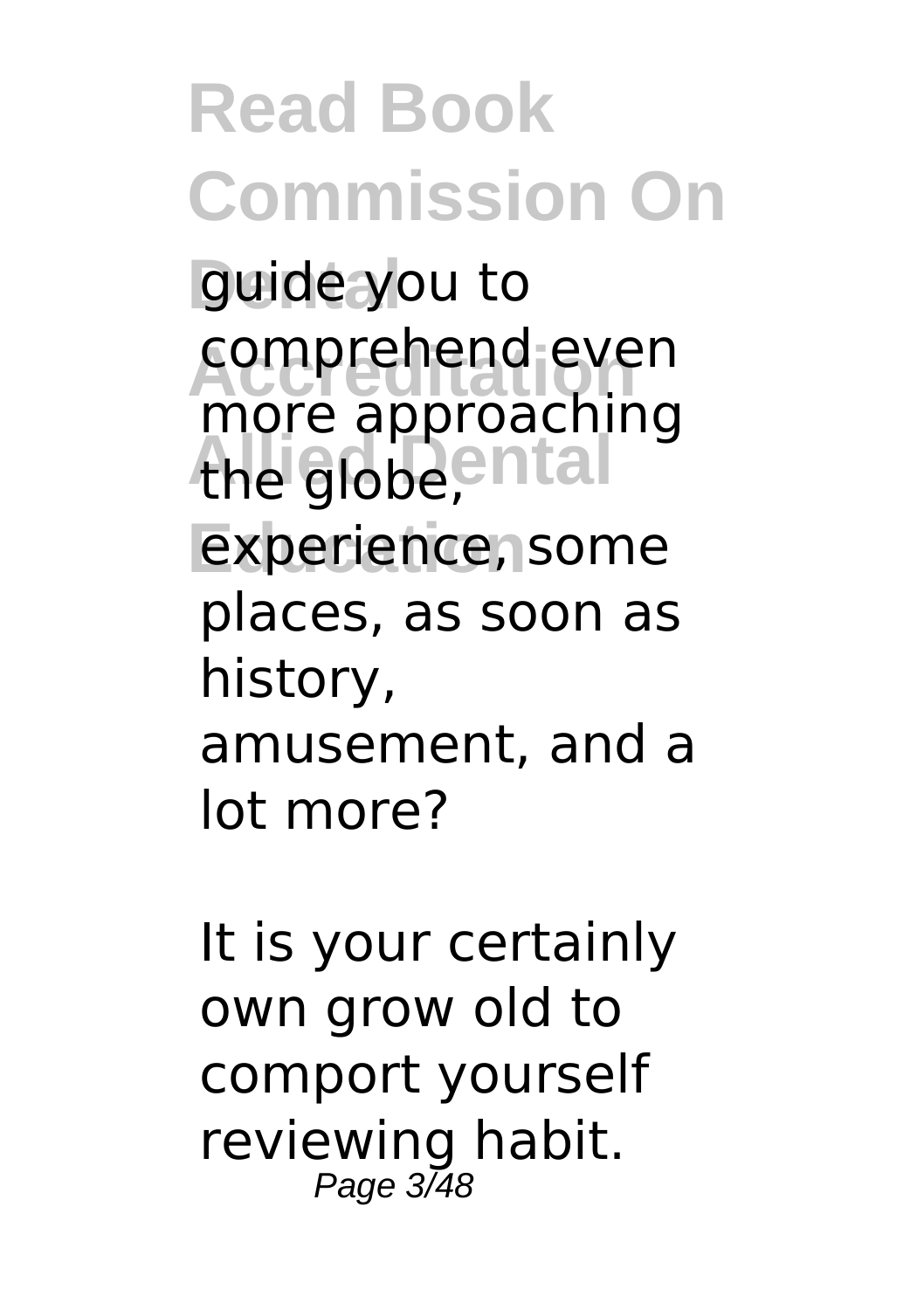**Read Book Commission On** along with guides **Accreditation** you could enjoy **Allied Dental commission on Education dental** now is **accreditation allied dental education** below.

Webcast: Joint Commission Standards for the Hospital Medical Staff (Part 1 of 2) Page 4/48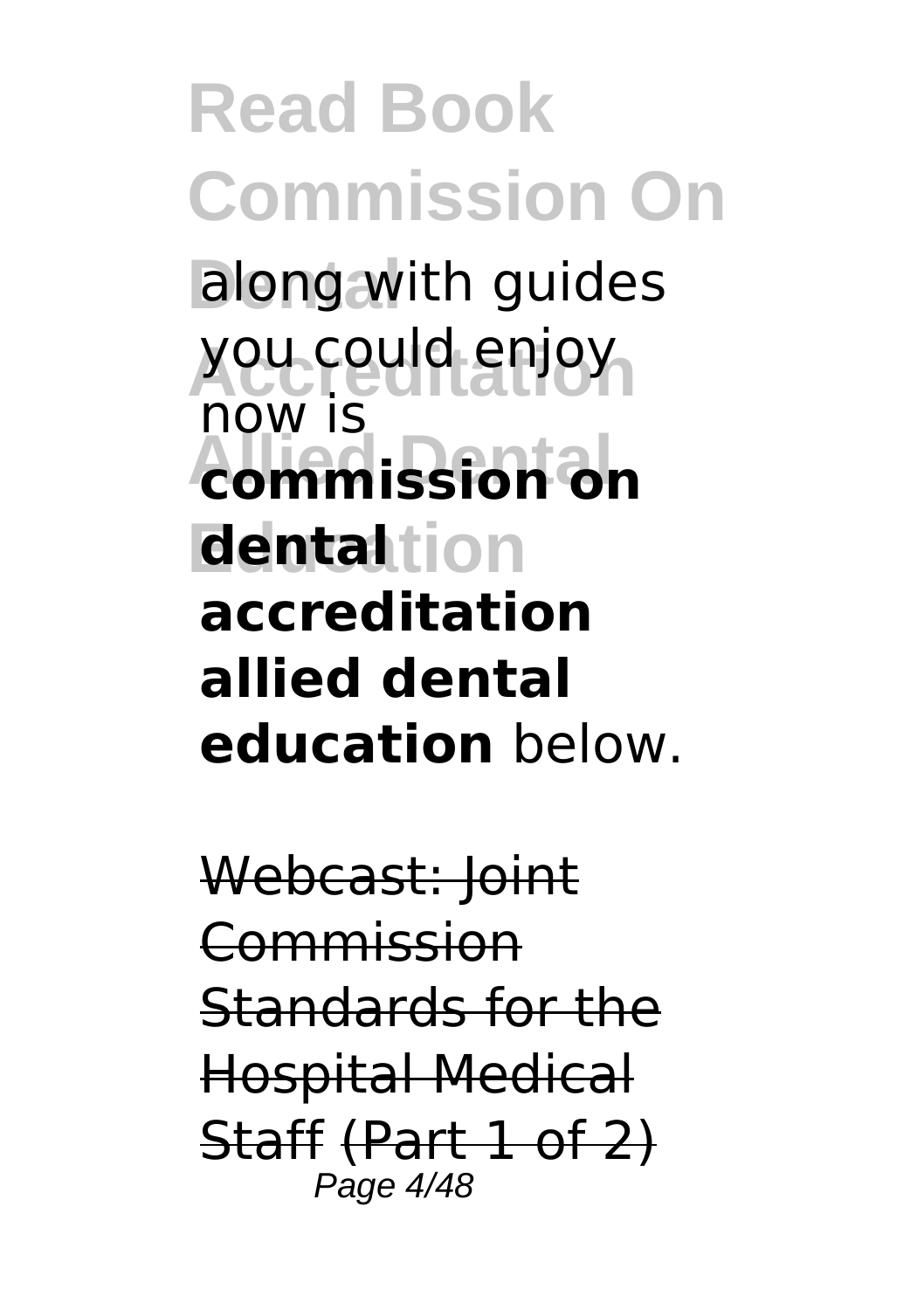**Read Book Commission On Dental** 2019 ASHP/ACPE *<u>Atarmacy</u>*<br>Pechnicial **Education and Fraining** ion Technician Accreditation **Standards Declining** Reimbursement Rates, plus What Trump's Finances Show About Student Loans *Tips on Taking CoreCHI* Page 5/48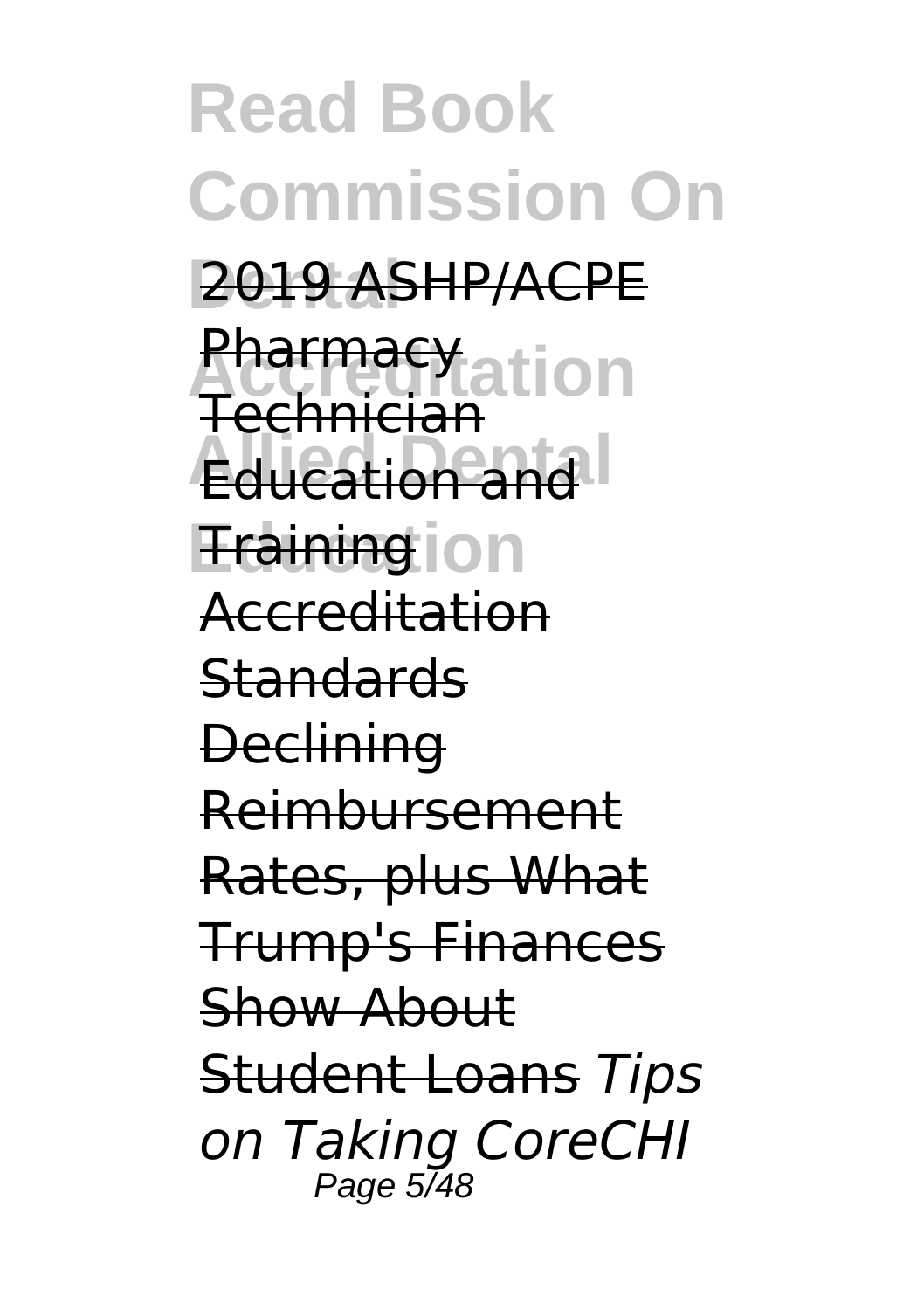**Read Book Commission On Dental** *Written Exam* **Accreditation** How to PAY for **Allied Dental** Dr. Nate*Allied* **Education** *Dental Eduation -* Dental School III I *NDSCS Responding to the Looming Faculty Shortage in Allied Dental Education FINANCE IN DENTAL CARE/PAYMENT IN DENTISTRY Military Med Student | Air* Page 6/48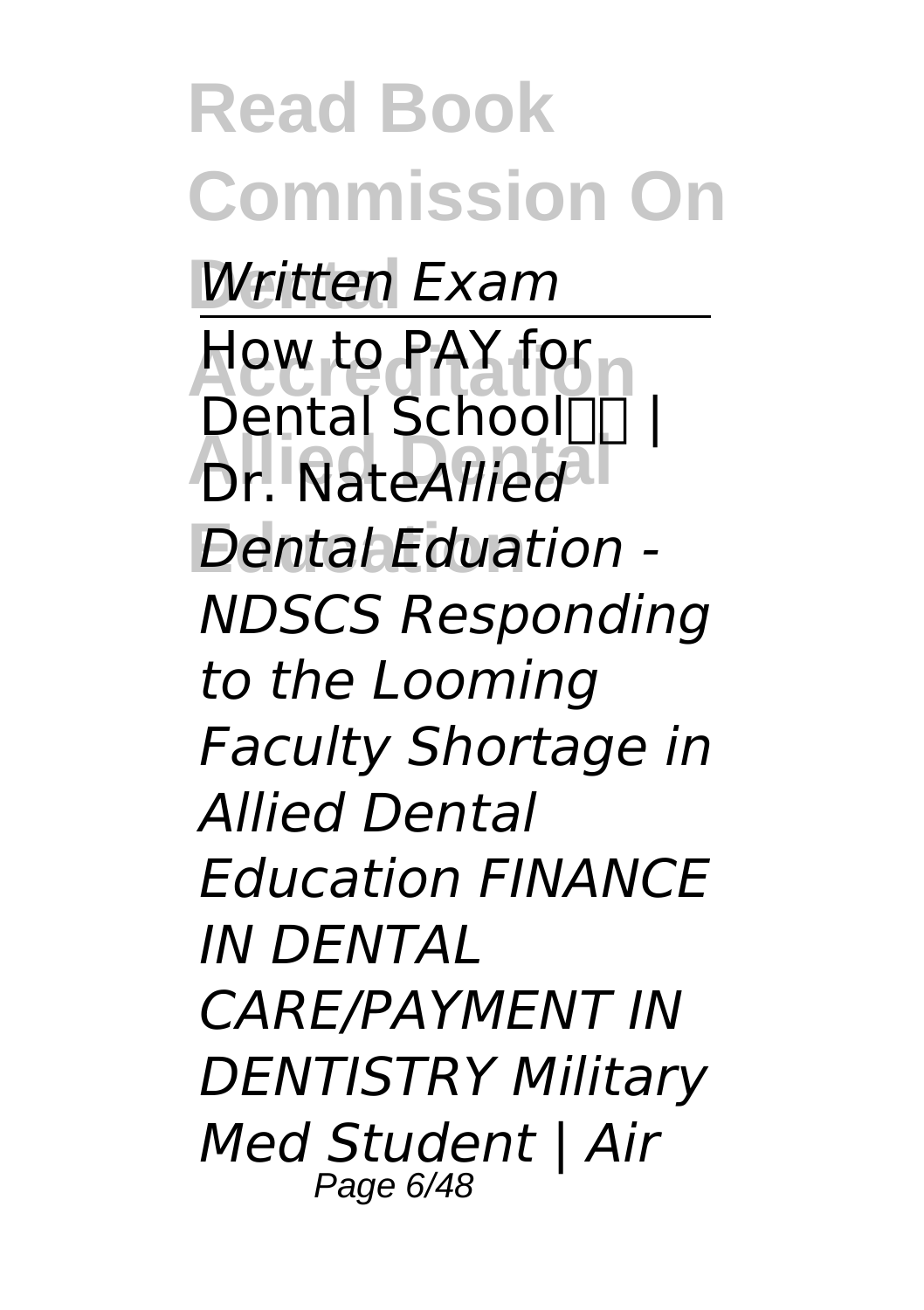**Read Book Commission On Dental** *Force HPSP Medical* **Accreditation** *Officer* **Allied Dental** *Programs* Last year **Education** Merit of Nawaz *Commissioning* Sharif Medical **College** Gujrat/Total Seats of NSMC/Last Year Merit of NSMC The Role of Medical Assistants in Medicare CCM and TCM Virtual Bench Page 7/48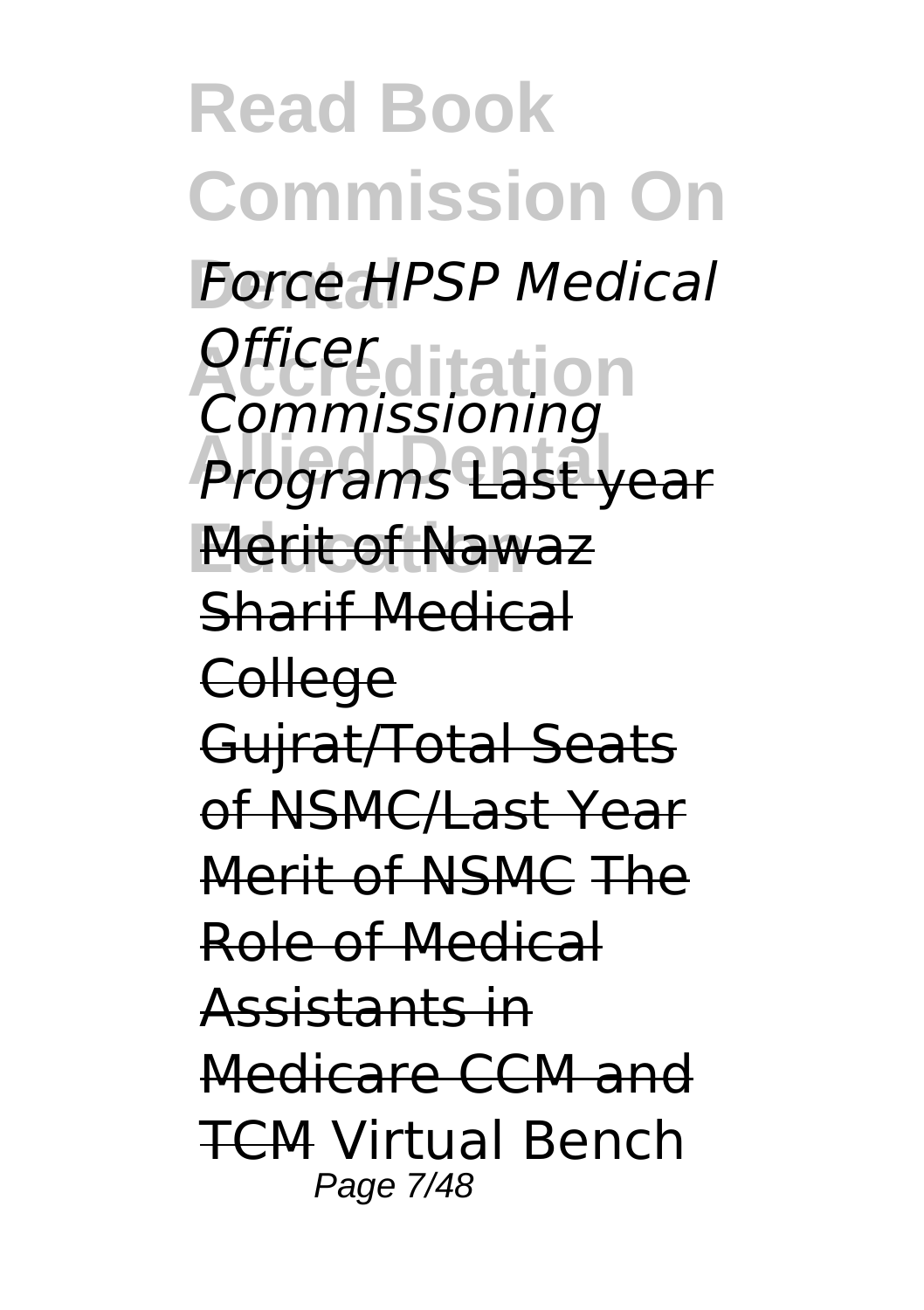**Read Book Commission On** Exam ( Case Base **Accreditation** Study) *Dental* **Allied Dental** Do postdoc : Pros **and Cons – Proper** *Assistant* Should I Discussion by ResearchersJob **How Did I Publish Articles as a Law Student** How to Open a Dental Office...or Orthodontic Office Adrian's first visit Page 8/48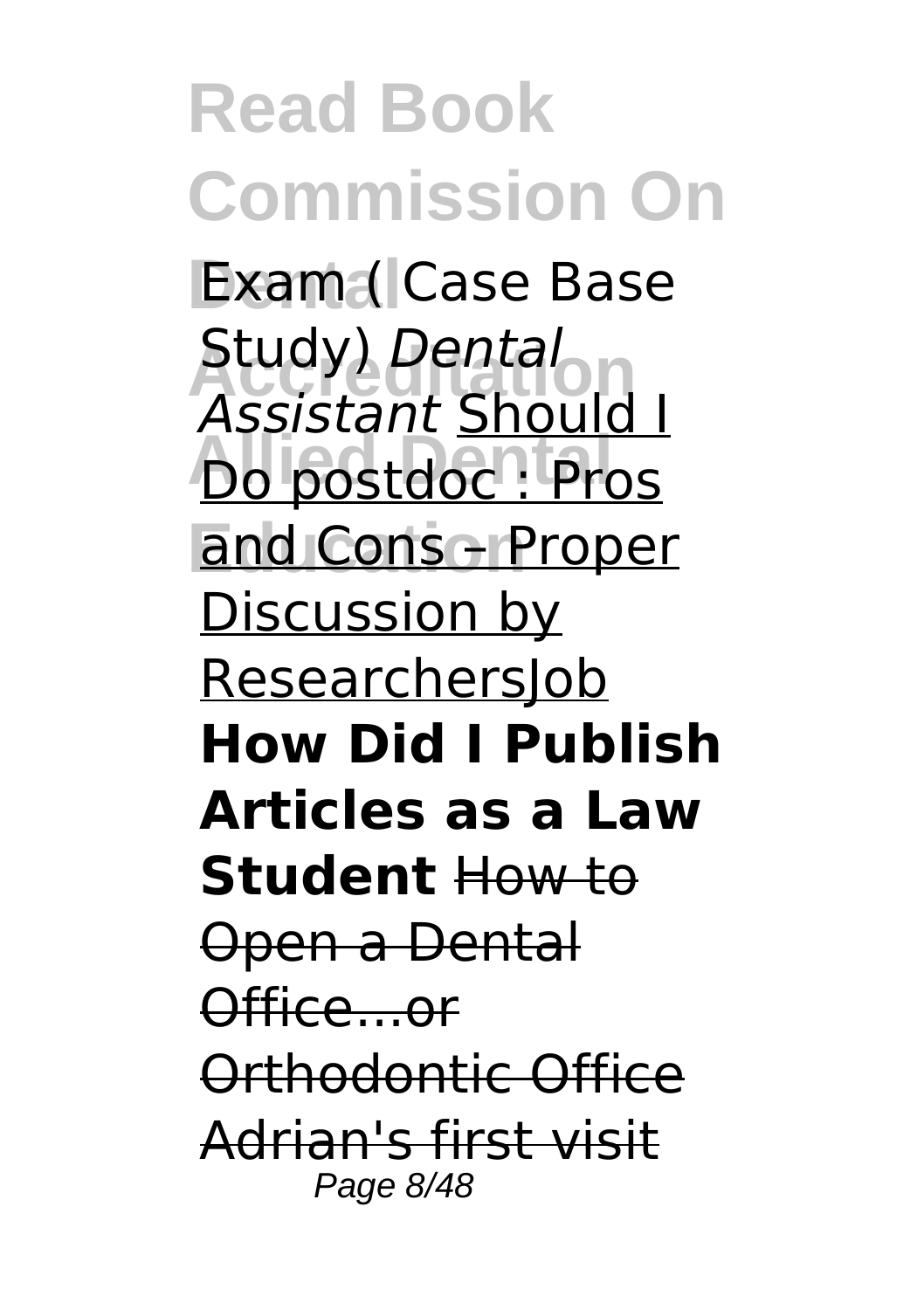**Read Book Commission On** to the dentist **Planning your Post-Getting Your First Education** *Journal Article Doc 7 Tips for Published HOW TO PAY FOR DENTAL SCHOOL!!! How to pay back Dental School LOANS | Expert advice* **Get Published - A Complete Guide to**

Page 9/48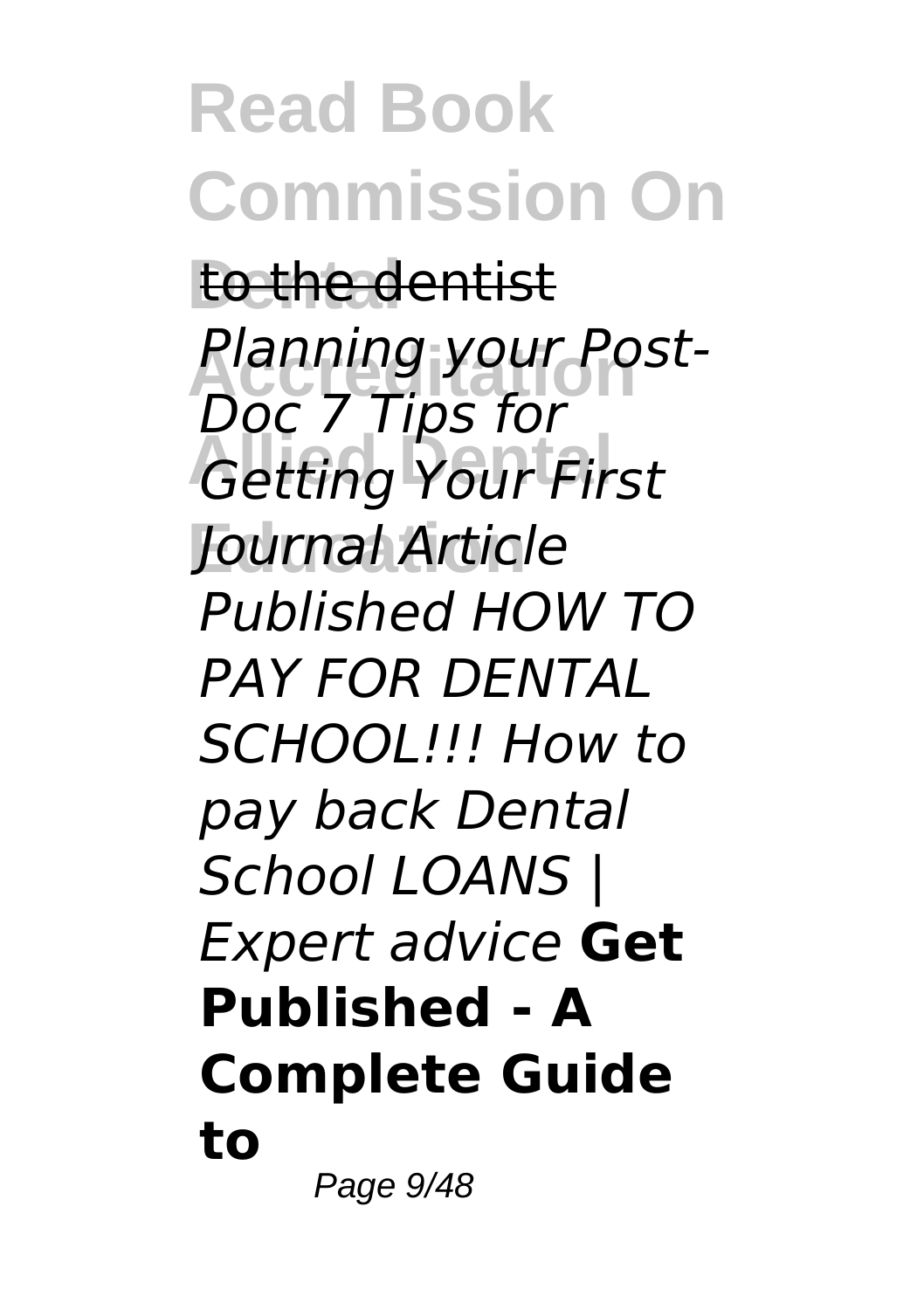**Read Book Commission On Dental Medical/Dental Manuscript**<br>Writing Health **Care Careers, US Education** Health Care **Manuscript** chapter 7 HOW TO BECOME A LASER TECHNICIAN WEBINAR*Asian Dental Academy | 3rd Convocation Ceremony of ADA (Asian Dental Association) | Care* Page 10/48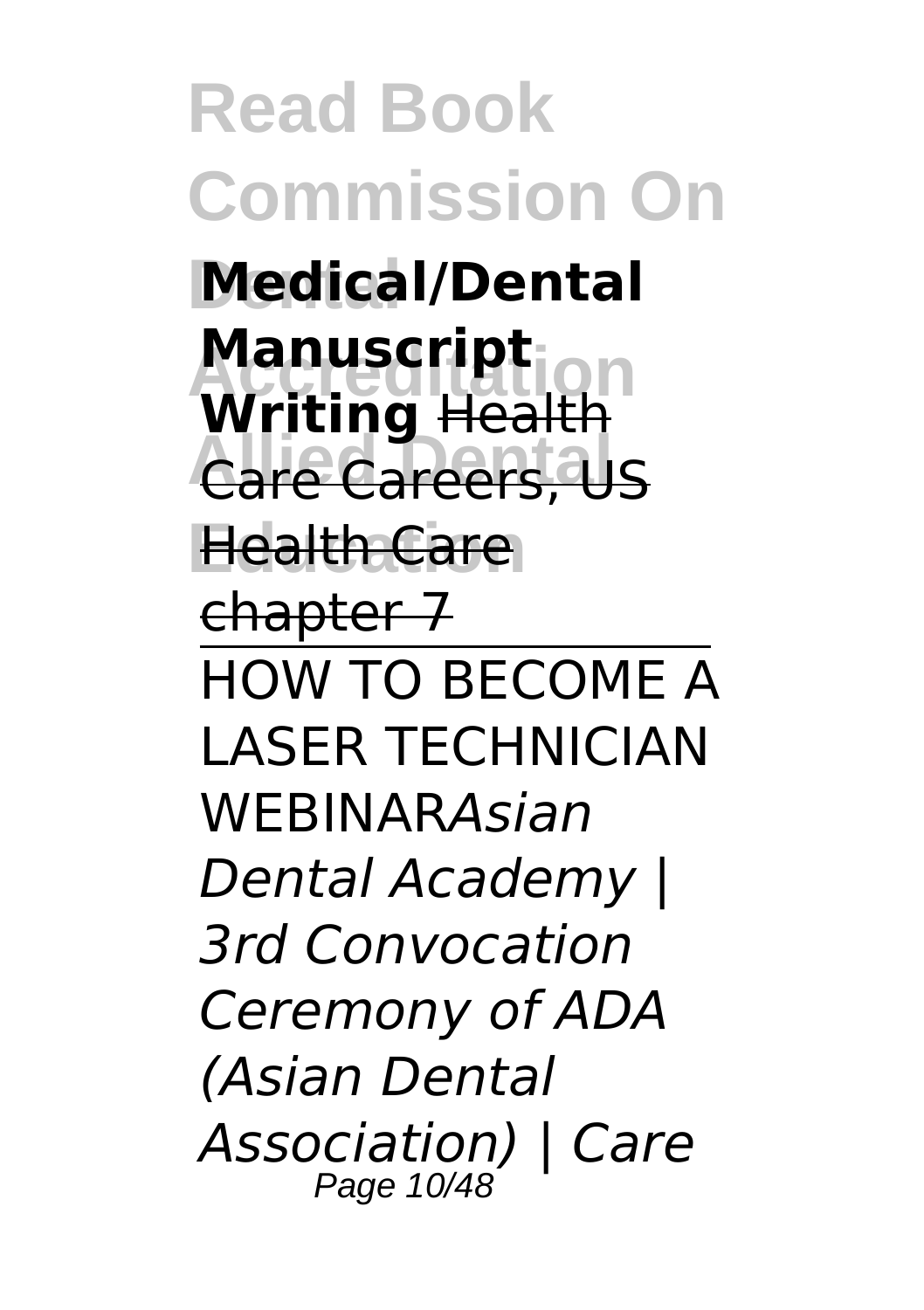**Read Book Commission On** And Cure Everything about Canada**Dendial** #dentistry<sub>n</sub> Dentistry in #theexperiences 47 Days of College Awareness: Arkansas Northeastern College-Day 2 1522 Dr. James T. Hutta \u0026 Dr. Jeffrey Price on Clear Page 11/48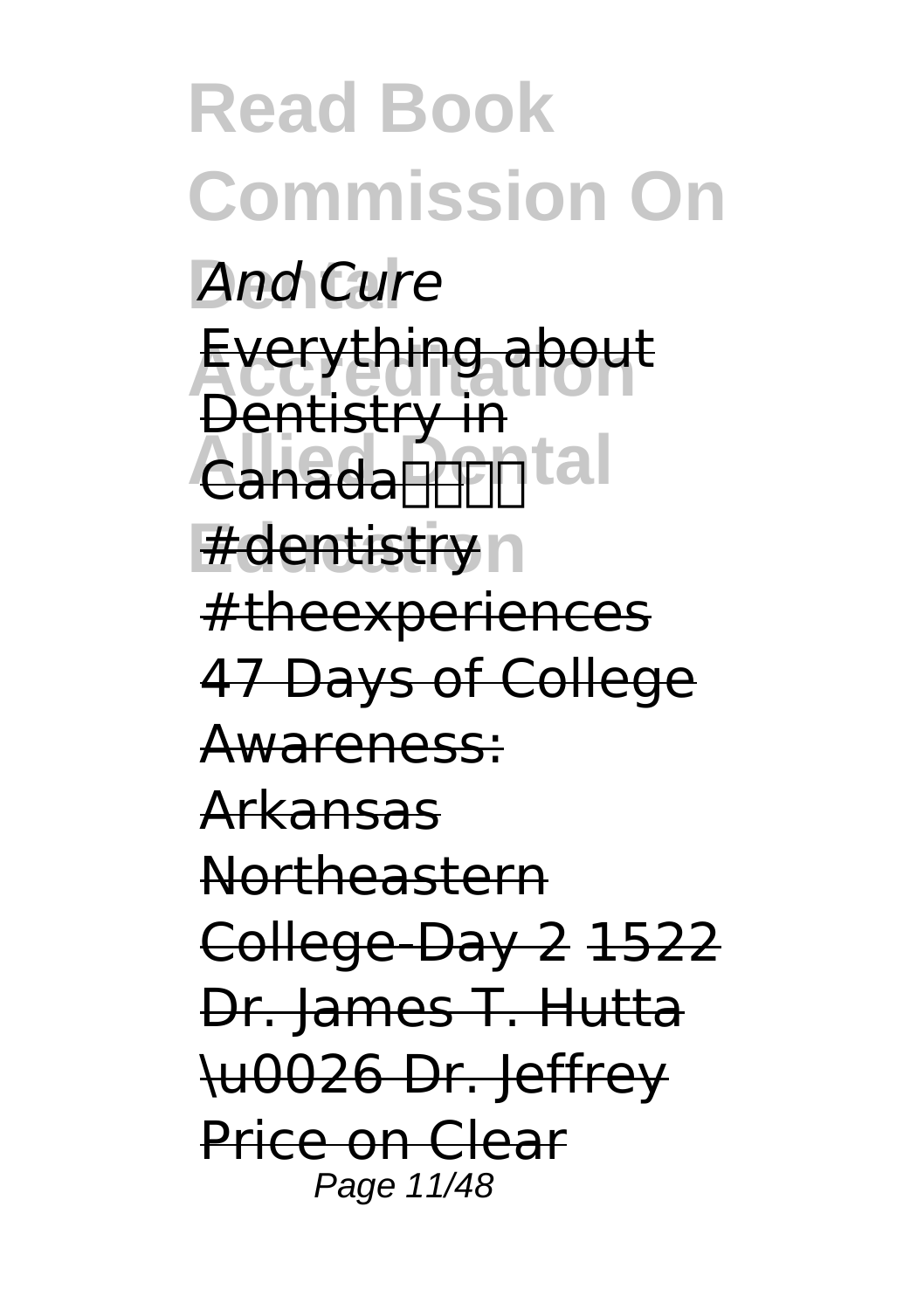**Read Book Commission On** Aligners and **Acthodontic ion** Management<sup>al</sup> **Education Postdoctoral Practice Training and Licensure Amidst COVID 19** *Commission On Dental Accreditation Allied* The Commission on Dental Accreditation Page 12/48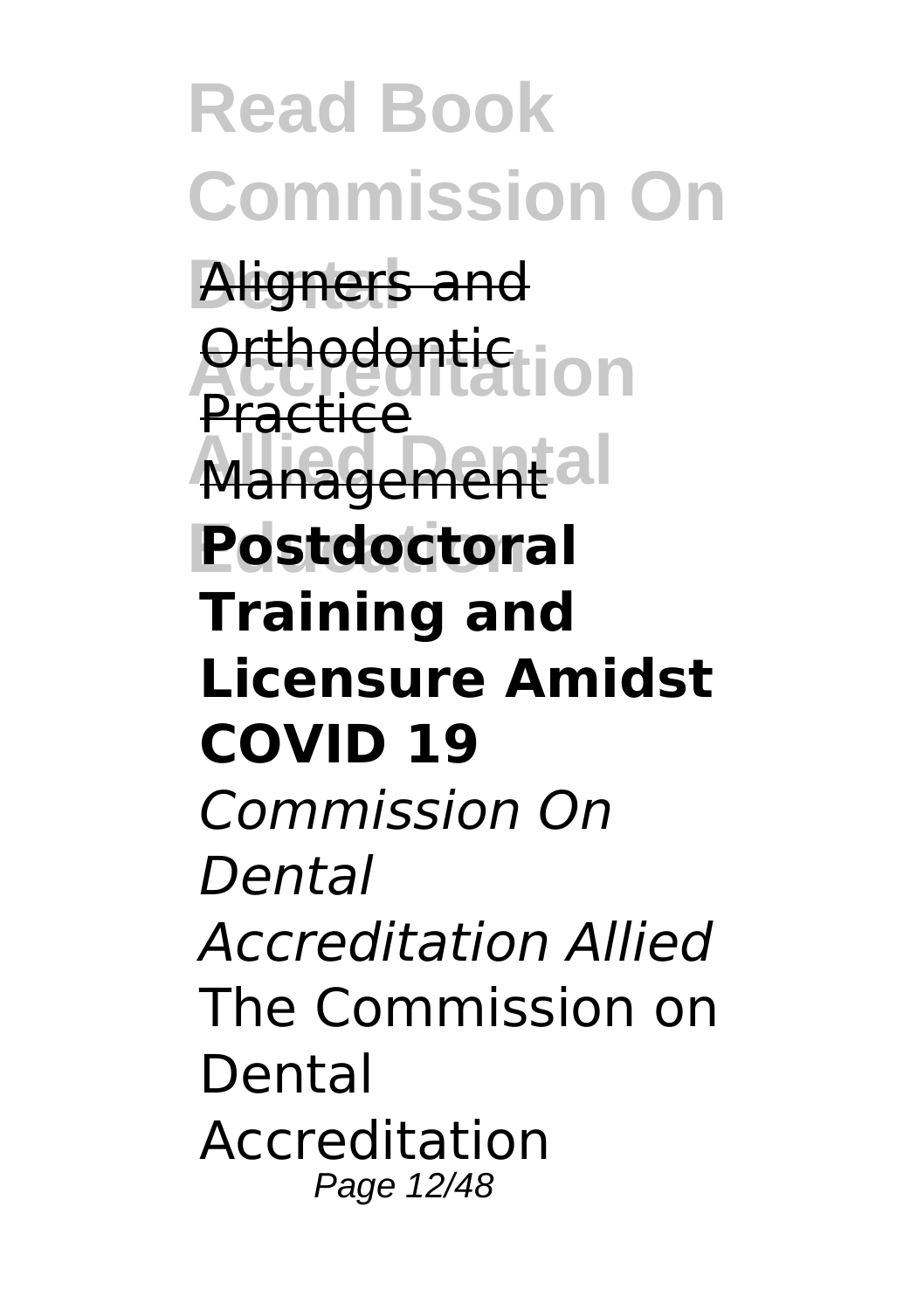**Read Book Commission On** accredits dental schools and dental **Allied Dental** programs as well as schedules and education oversees site visits for advanced, predoctoral, postdoctoral and allied dental education programs.

*Commission on* Page 13/48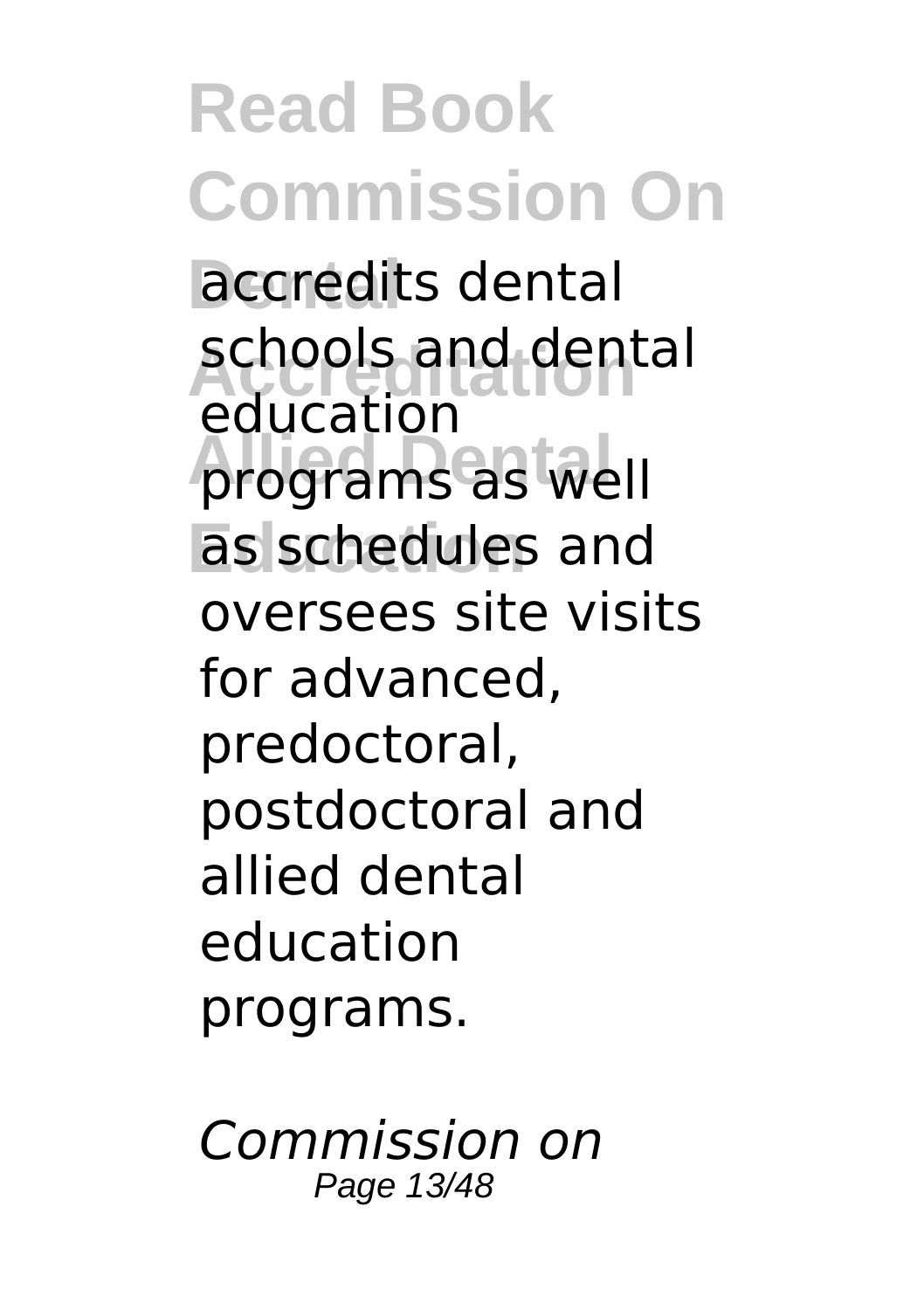**Read Book Commission On Dental** *Dental* **Accreditation** *Accreditation* The Commission on **Dentalation** *(CODA)* Accreditation accredits dental schools and programs including advanced dental education programs and allied dental education Page 14/48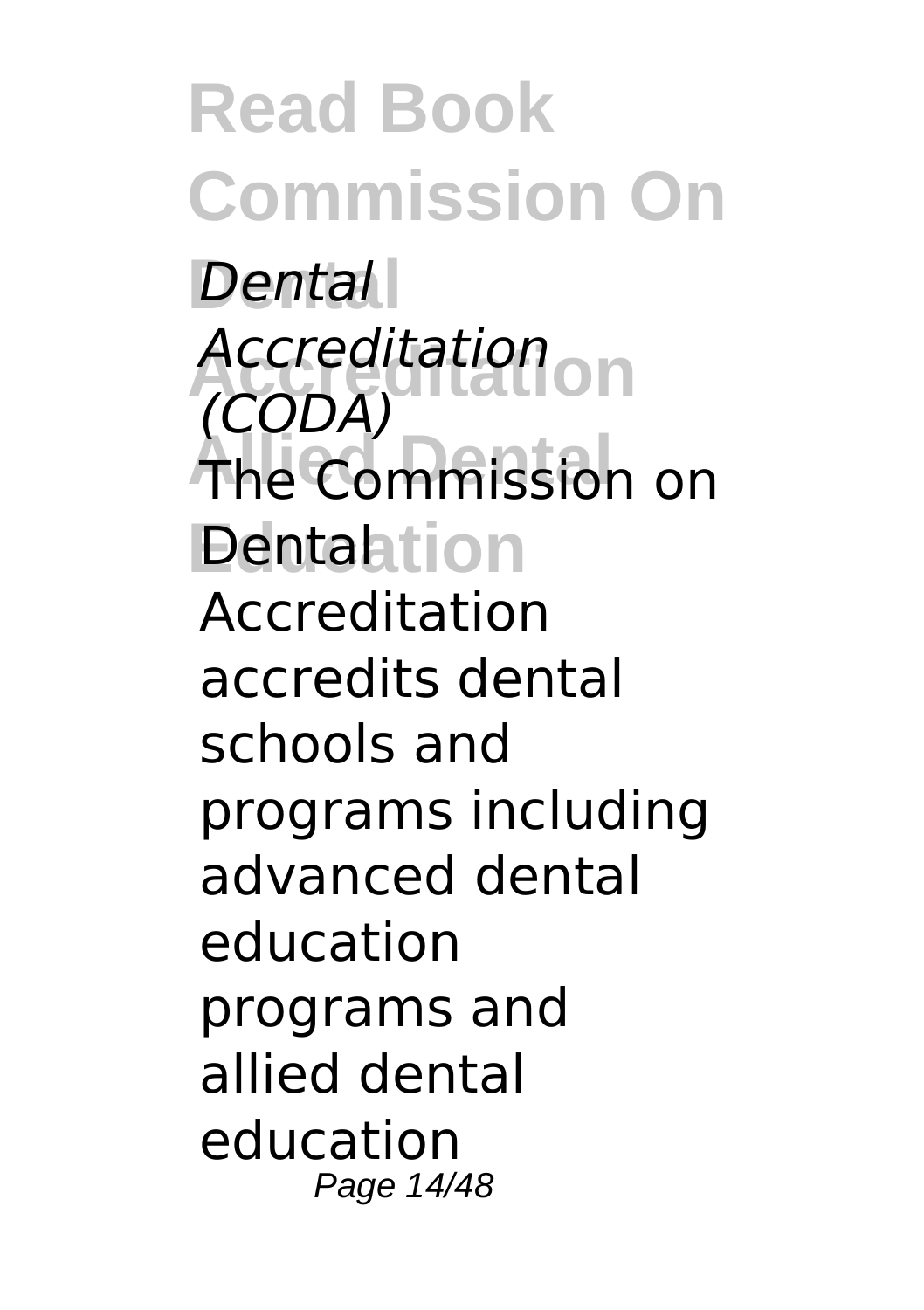programs in the **Accreditation** United States. The functions<sup>ental</sup> independently and Commission autonomously in matters of developing and approving accreditation standards, making accreditation decisions on educational Page 15/48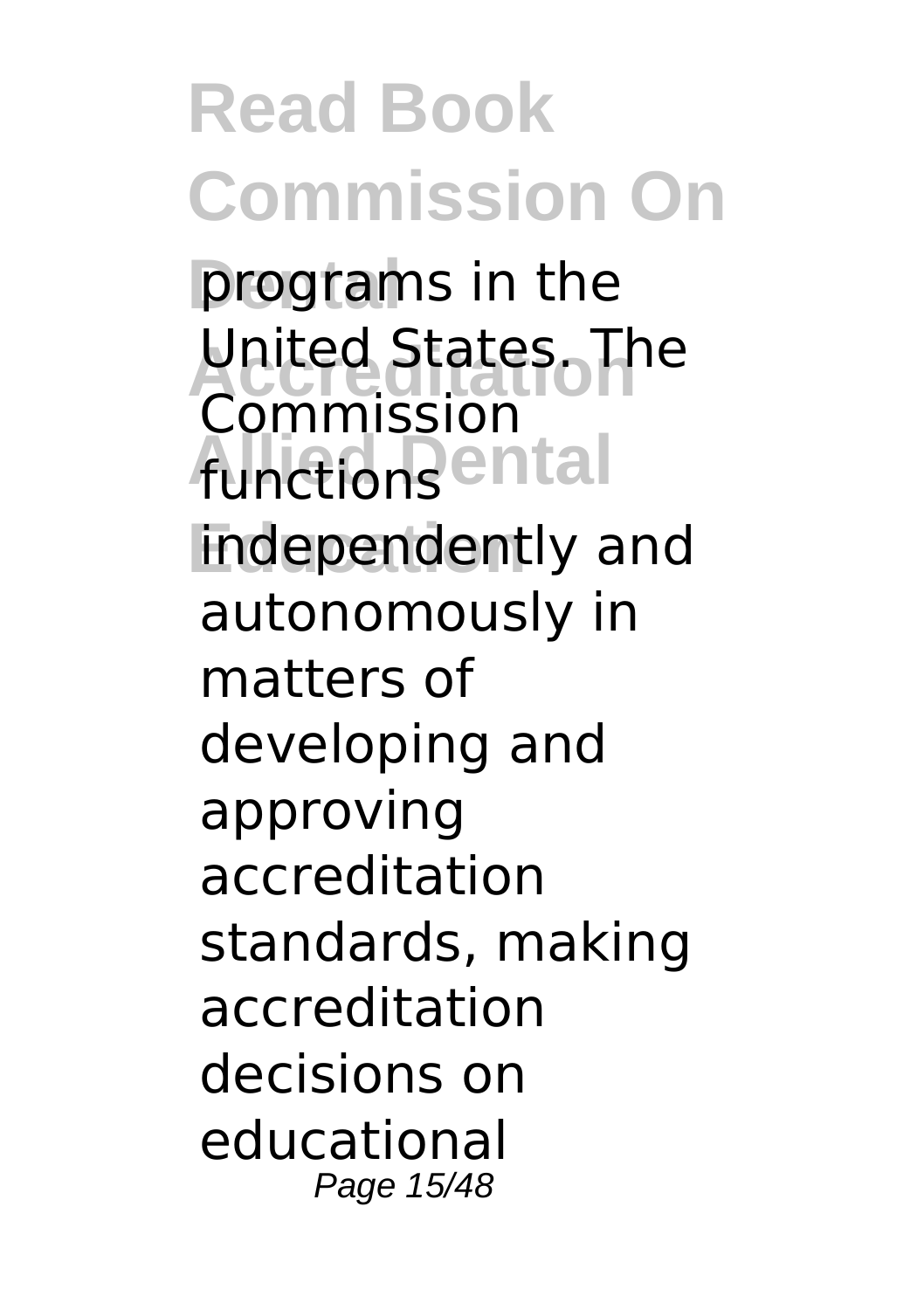**Read Book Commission On** programs and developing and **Allied Dental** procedures that **Education** are used in the approving accreditation process.

*About Us - American Dental Association* The Commission on Dental Accreditation Page 16/48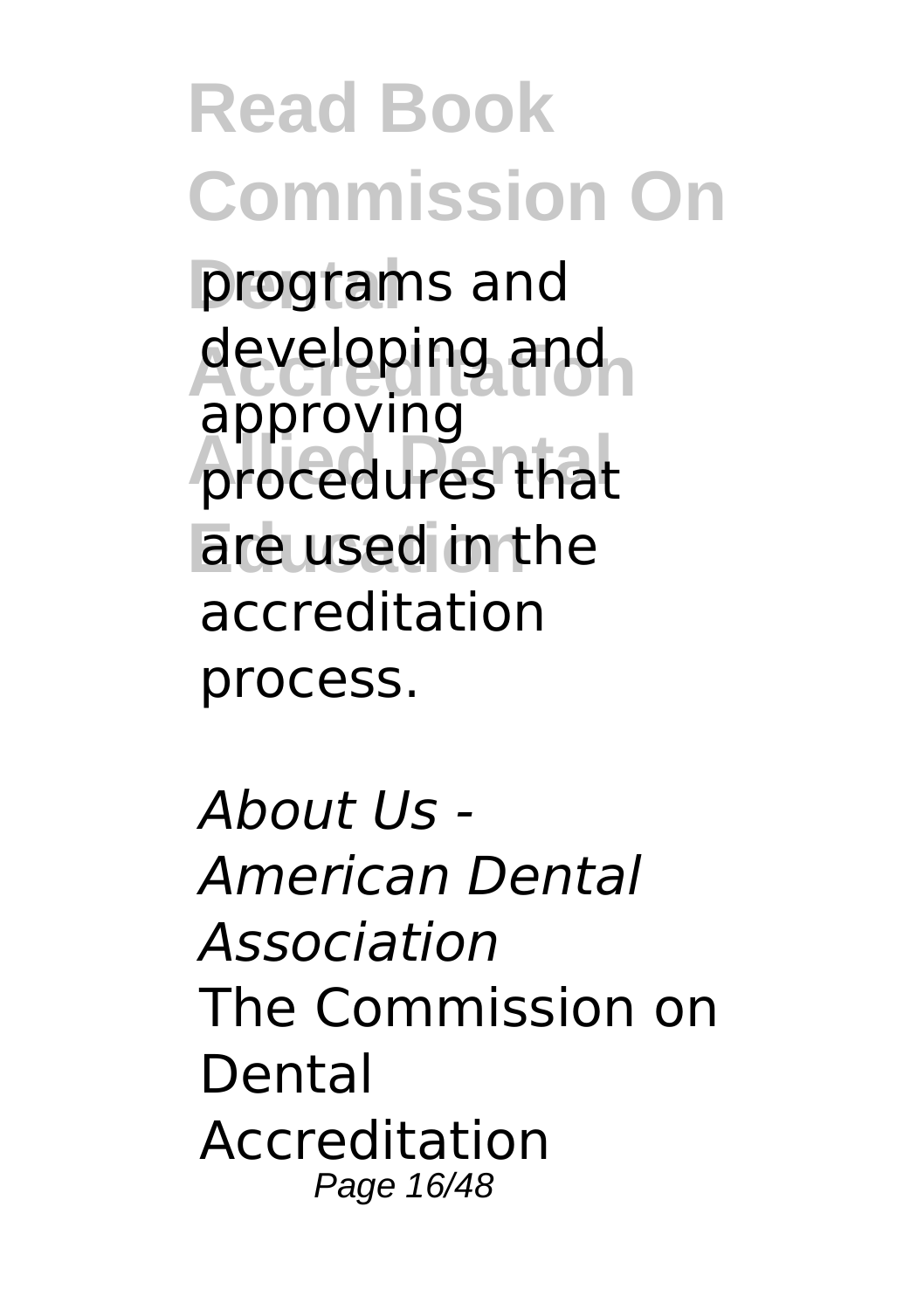**Read Book Commission On** (CODA) works to maintain the **ion Allied Dental** professional and **Education** ethical standards in highest the nation's dental schools and programs. CODA employs a collaborative peer review accreditation process to evaluate the quality of over Page 17/48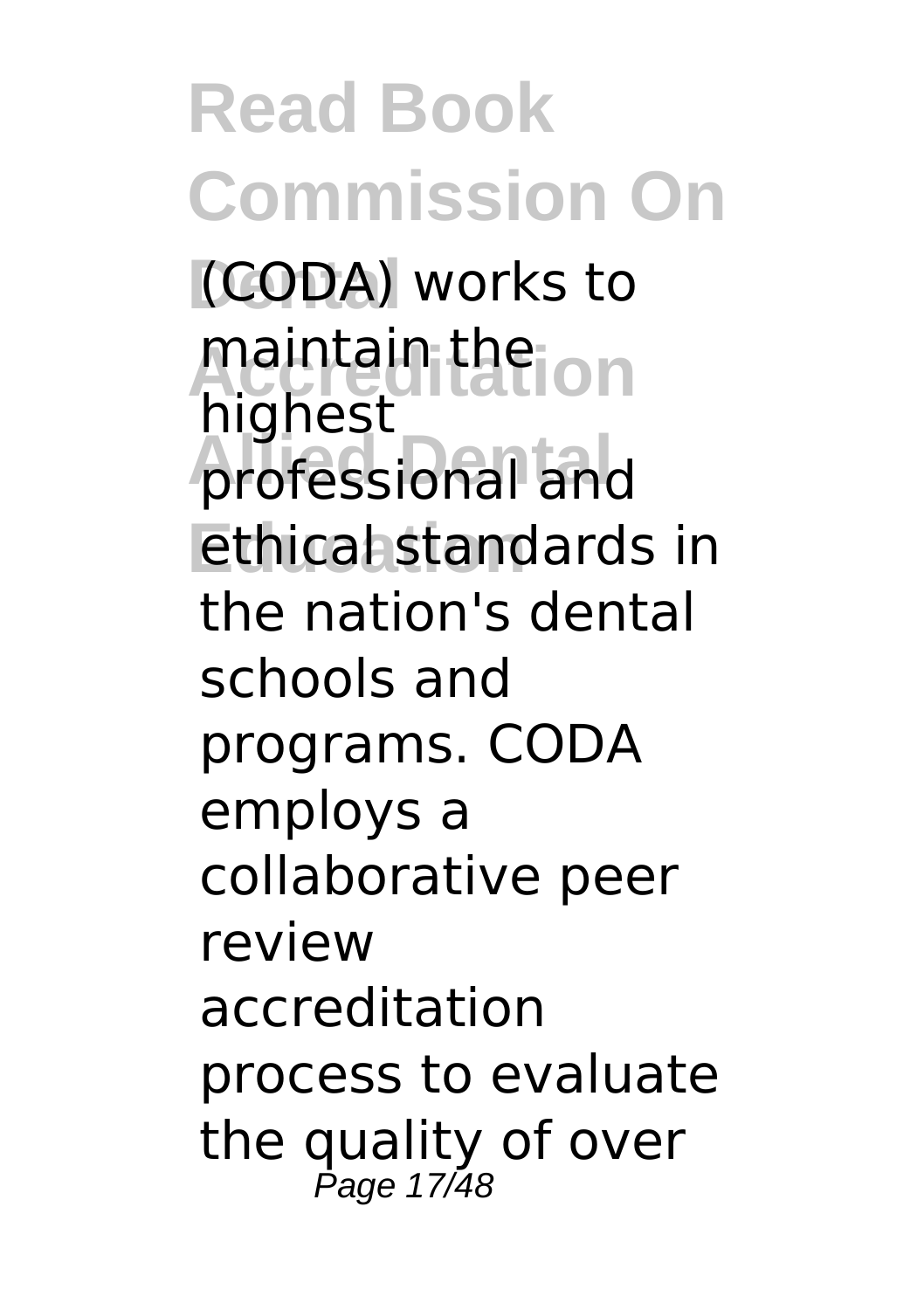**Dental** 1,400 dental and dental-related<br>
advestist programsental **Education** nationwide, education including dental, advanced dental and allied dental programs.

*Accreditation - American Dental Association* The Commission on Page 18/48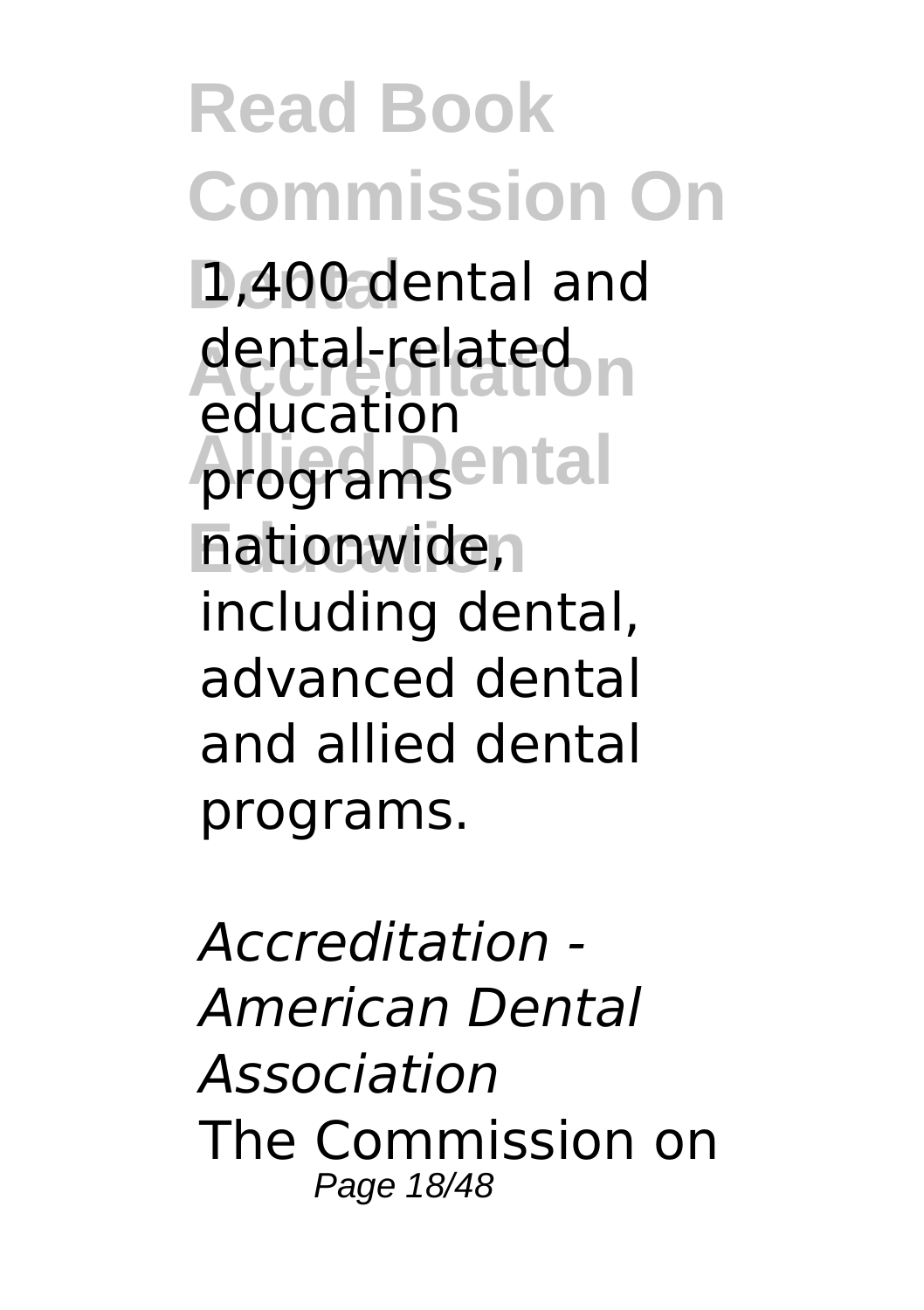**Read Book Commission On Dental** Dental **Accreditation** conducts annual surveys of all<sup>al</sup> accredited<sub>n</sub> Accreditation predoctoral, advanced, and allied dental education programs. Predoctoral dental education program survey reports include general Page 19/48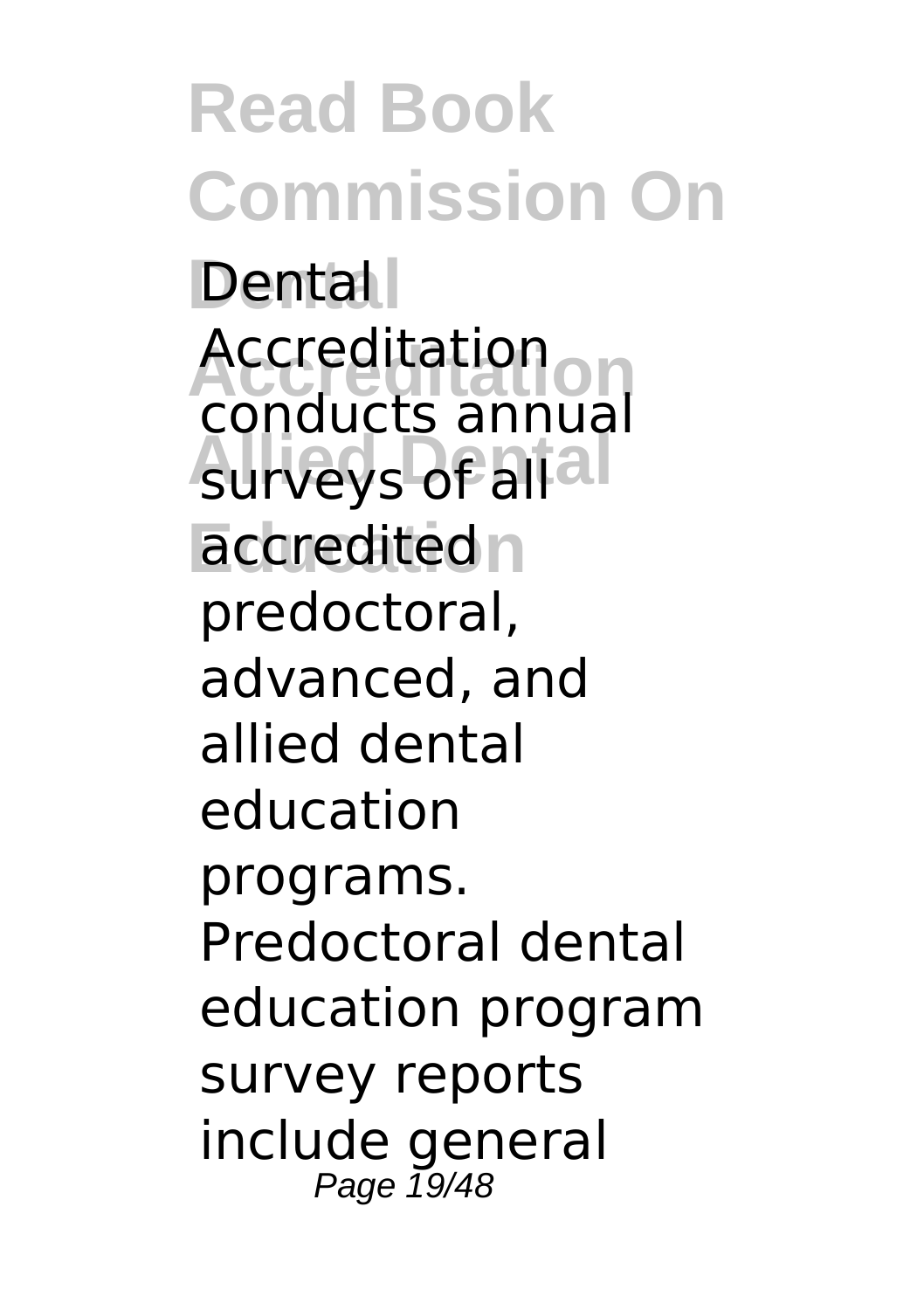**Read Book Commission On** information, student and<br>
araduate data **Allied Dental** curriculum, and financial<sub>ion</sub> graduate data, management data on dental schools in the U.S. and Puerto Rico.

*Program Surveys - American Dental Association* The Commission on Page 20/48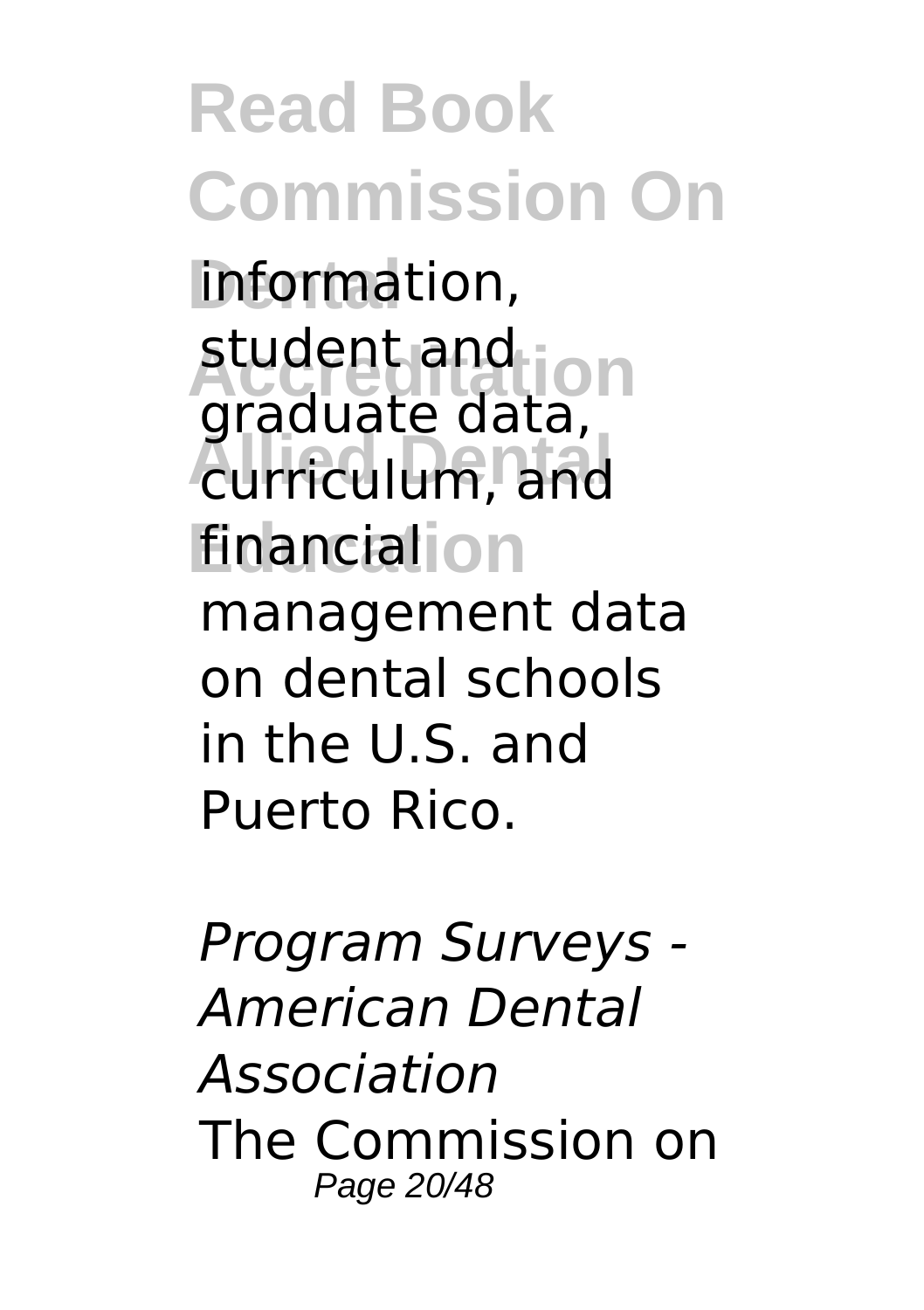**Read Book Commission On Dental** Dental **Accreditation** Accreditation **Allied Dental** national programmatic (CODA) is the accrediting agency for dental and dental-related education programs at the post-secondary level. CODA employs a rigorous, collaborative peer Page 21/48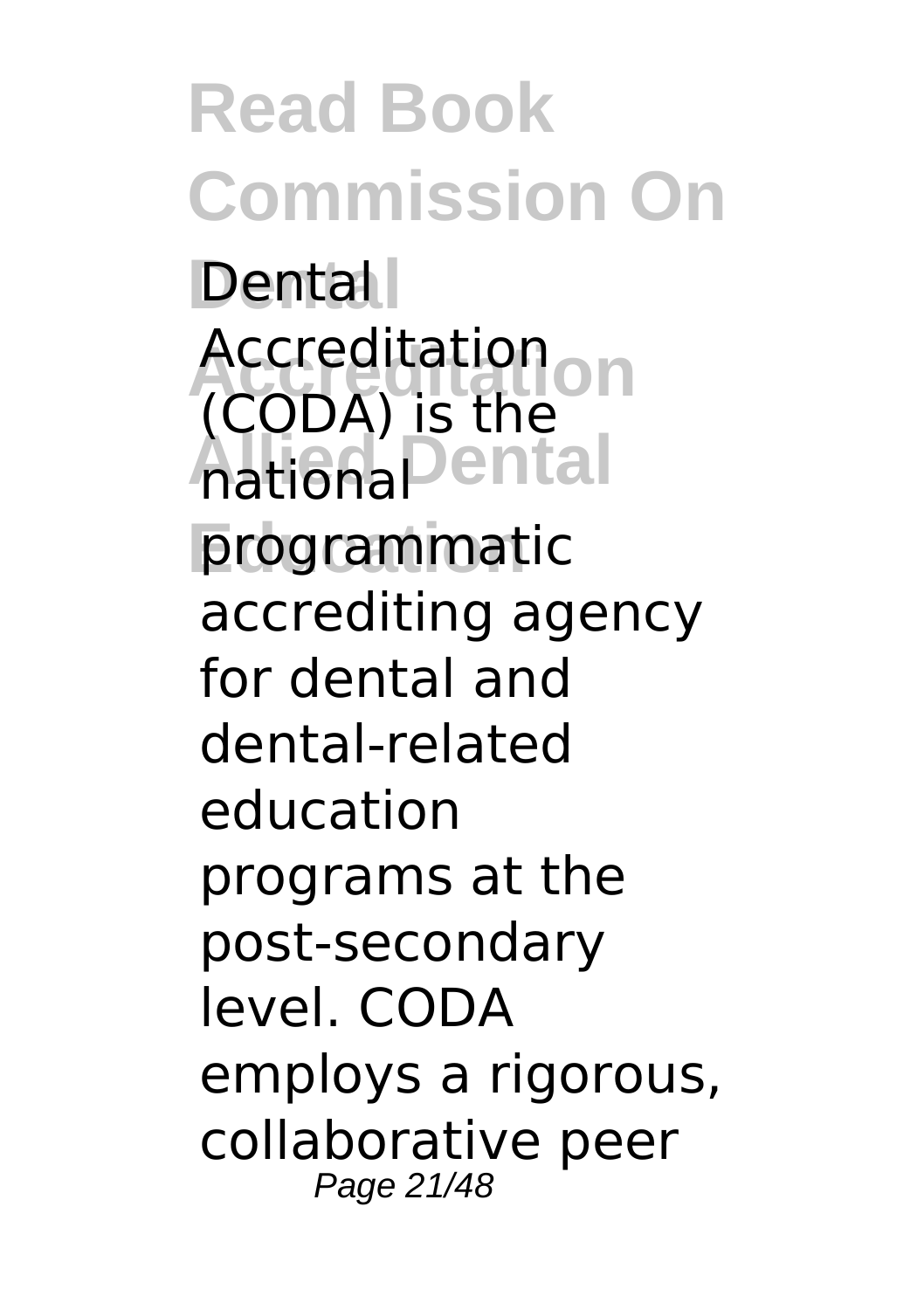**Read Book Commission On** review **Accreditation** process to evaluate the quality of more **Education** than 1,400 dental accreditation and dental-related education programs.

*Find a Program - American Dental Association* Most recently in 2013, the U.S. Page 22/48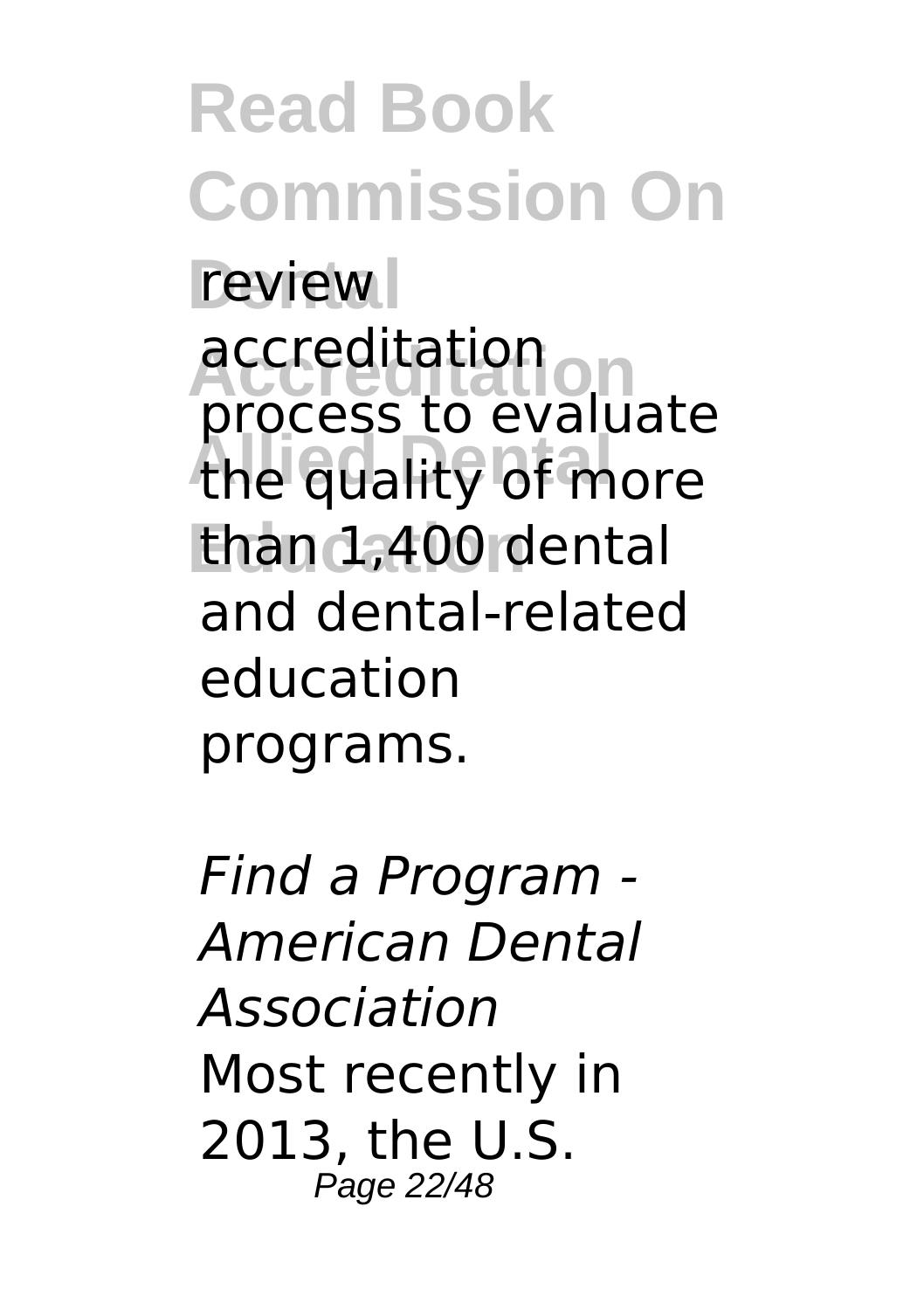**Read Book Commission On** Department of **Accreditation** reaffirmed the **Commission's** scope "for the Education accreditation of predoctoral dental education programs (leading to the D.D.S. or D.M.D. degree), advanced dental education programs, and Page 23/48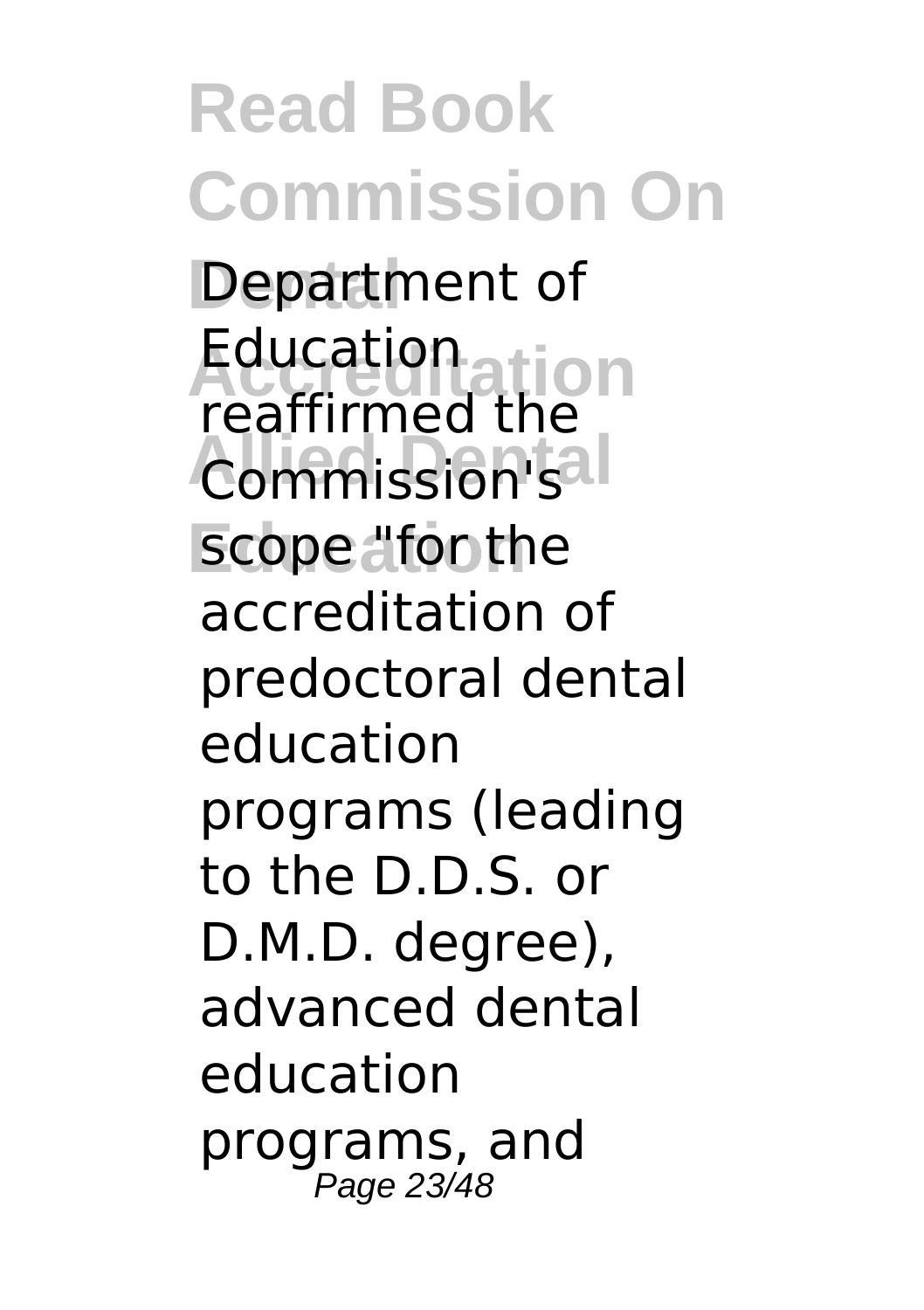**Read Book Commission On** allied dental **Accreditation** education **Allied Dental** fully operational or **Education** have attained programs that are "Initial Accreditation" status ...

*Site Visits - American Dental Association* The Midlands Technical College Page 24/48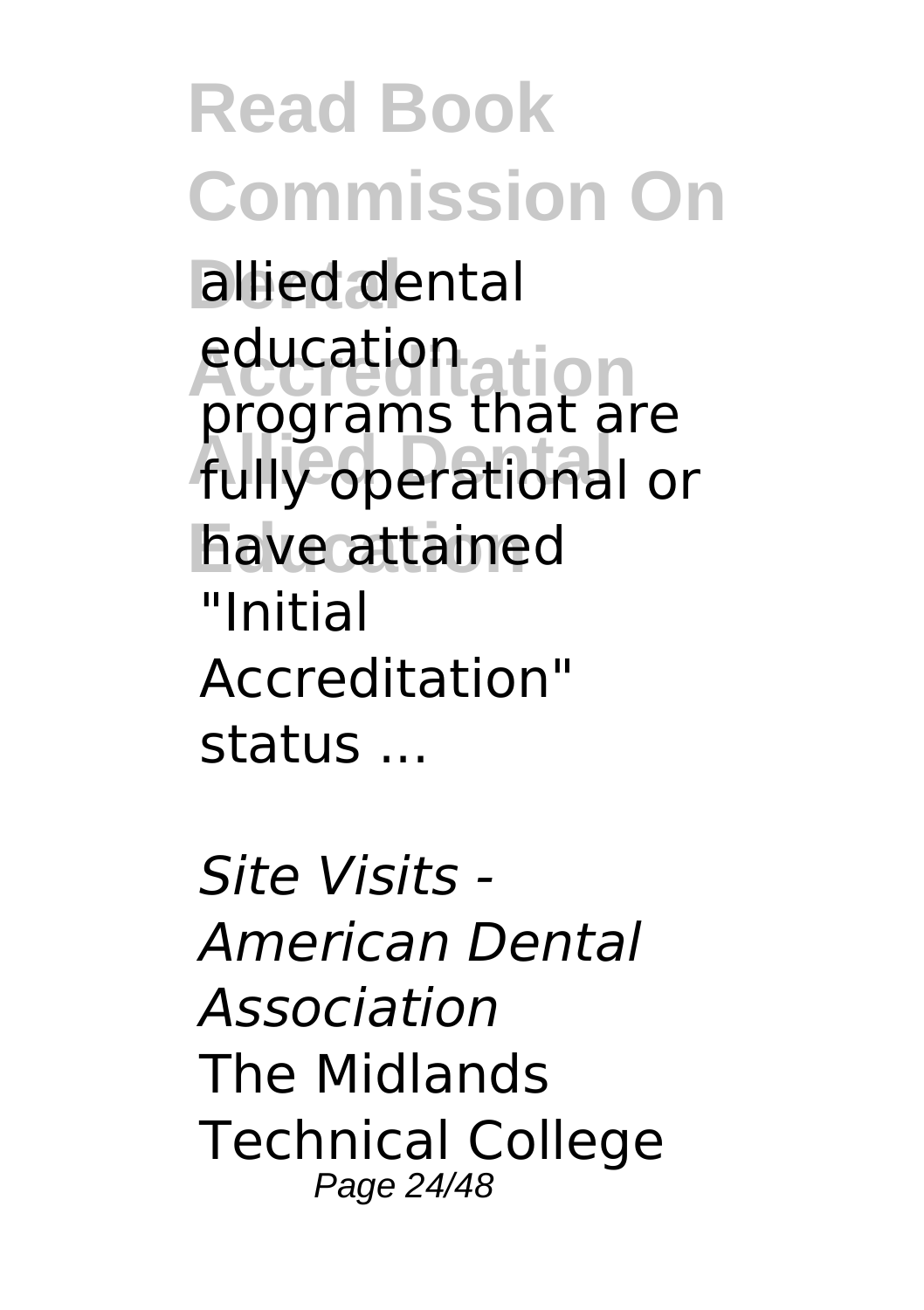**Read Book Commission On Dental** Dental Hygiene Program is an<br>associate degree in the School of al **Health Care. This** Program is an program is accredited by the Commission on Dental Accreditation of the American Dental Association. Completion of the five clinical Page 25/48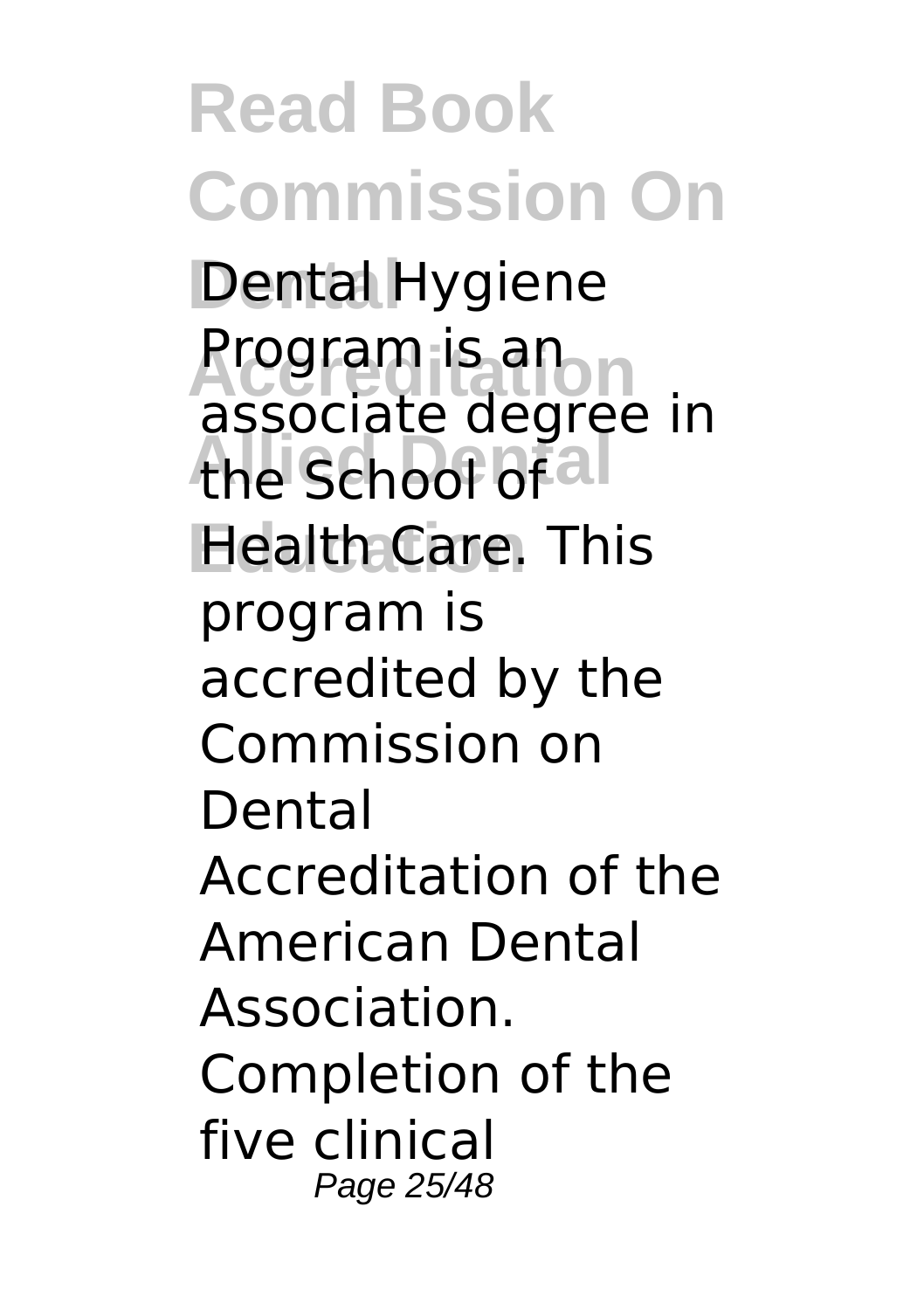**Read Book Commission On** semesters in Phase **Accreditation** student to take the **Allied Dental** Dental Hygiene **Education** National Board and II qualifies the clinical examinations offered by SC Board approved testing agencies.

*Dental Accreditation and Certification |* Page 26/48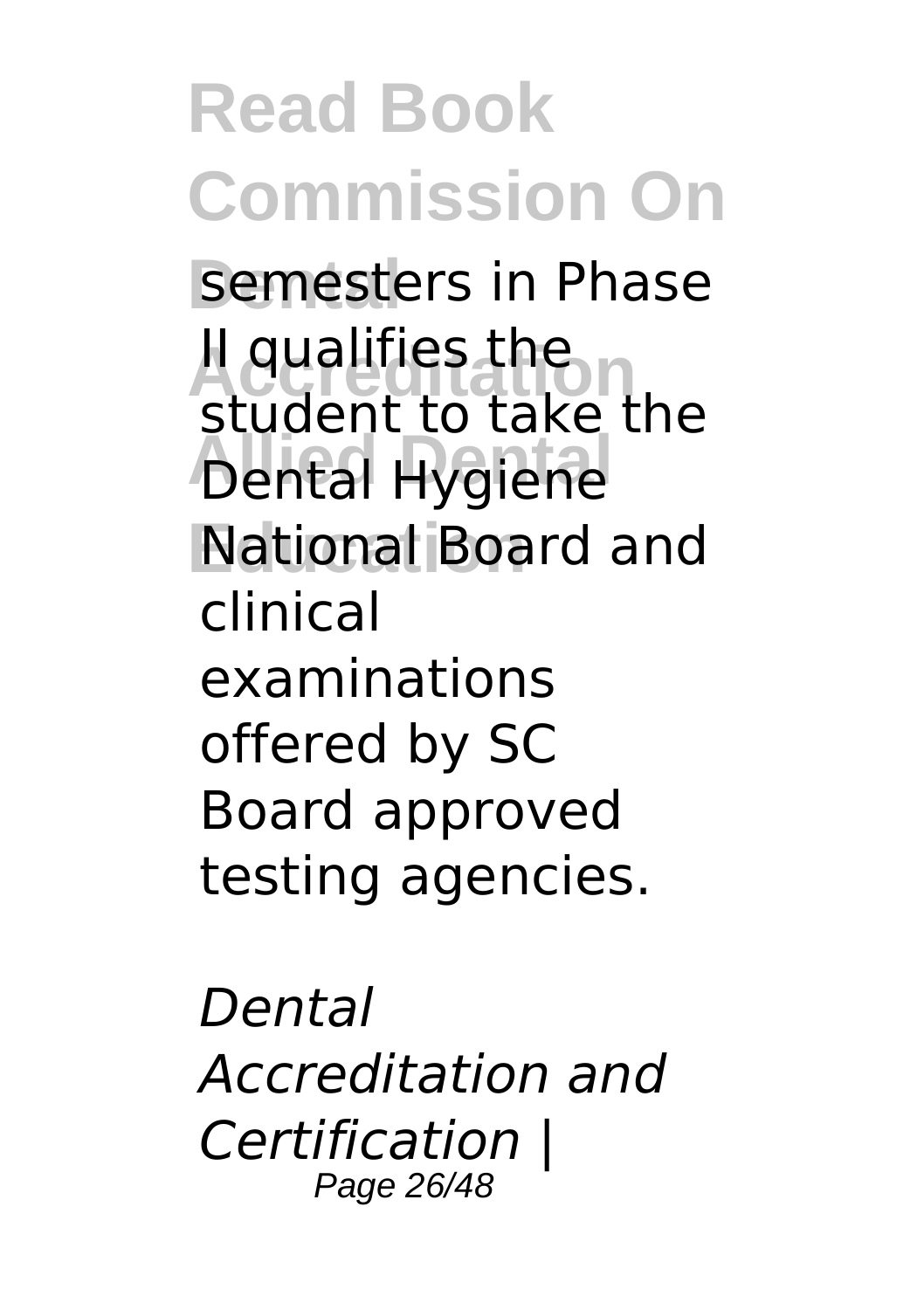**Read Book Commission On**  $Midlands$  ... **Accreditation** The Commission on **Accreditational** meets twice each Dental year to review accreditation reports and award accreditation statuses to programs. These accreditation standards are copyrighted, but Page 27/48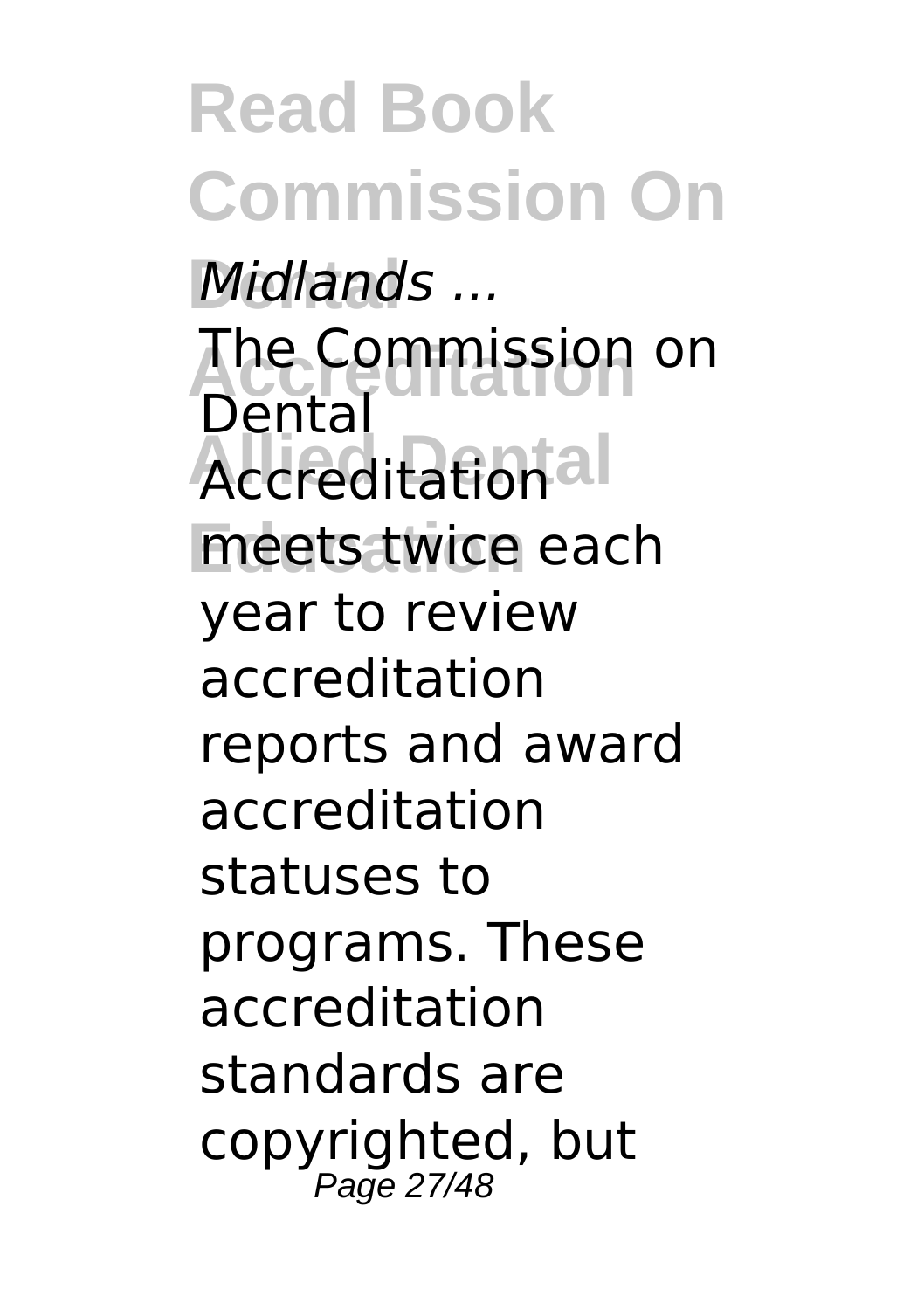**Read Book Commission On** they may be reproduced in<br>whole or in part in the interest of **Education** education. New reproduced in and revised standards are here. Included below are current standards for the Dental Education Programs.

*Current* Page 28/48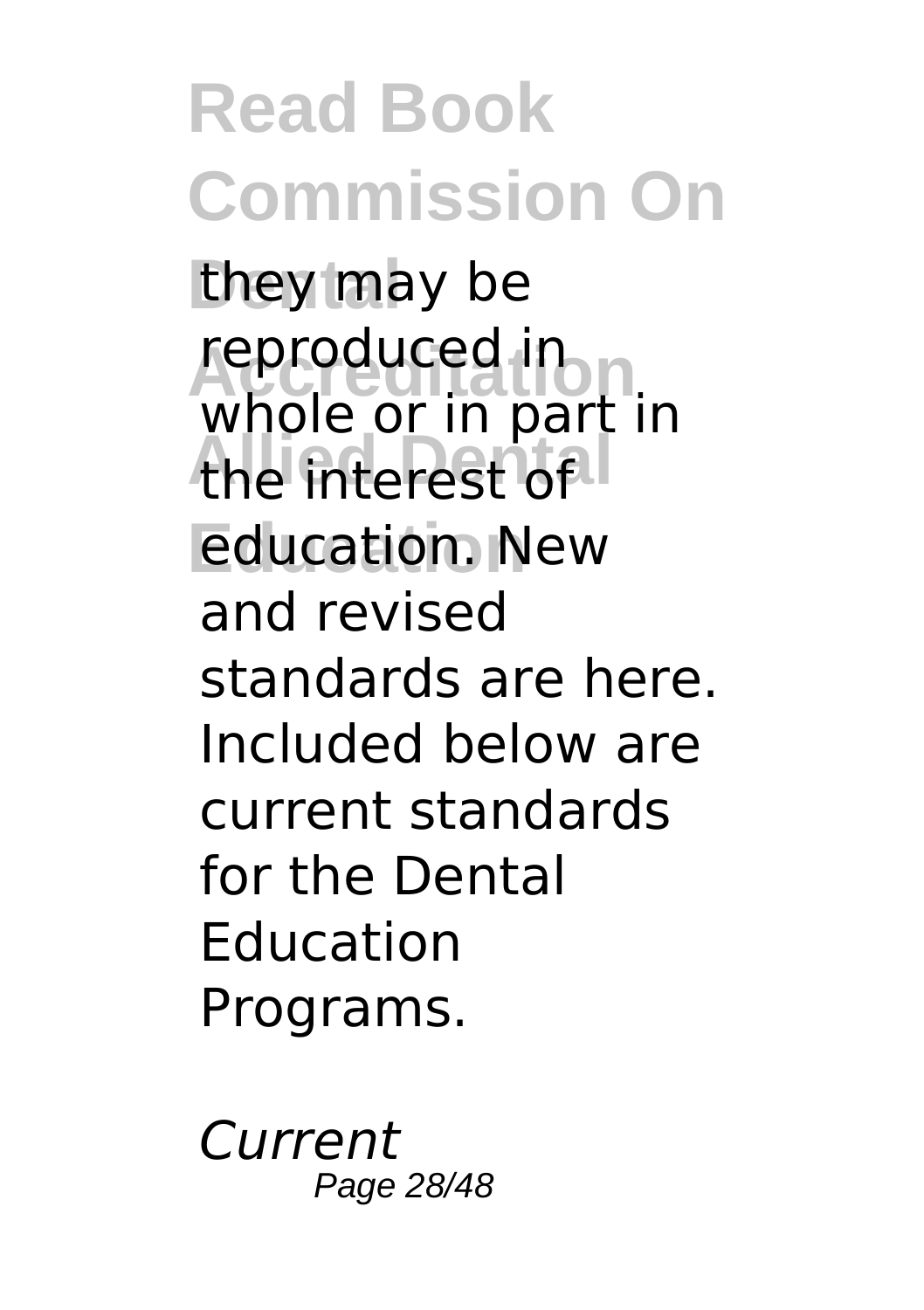**Read Book Commission On Dental** *Accreditation* **Accreditation** *American Dental* **Association** Mandl'stion *Standards -* Respiratory Therapy Program holds Provisional Accreditation from the Commission on Accreditation for Respiratory Care (CoARC) which is located at 1248 Page 29/48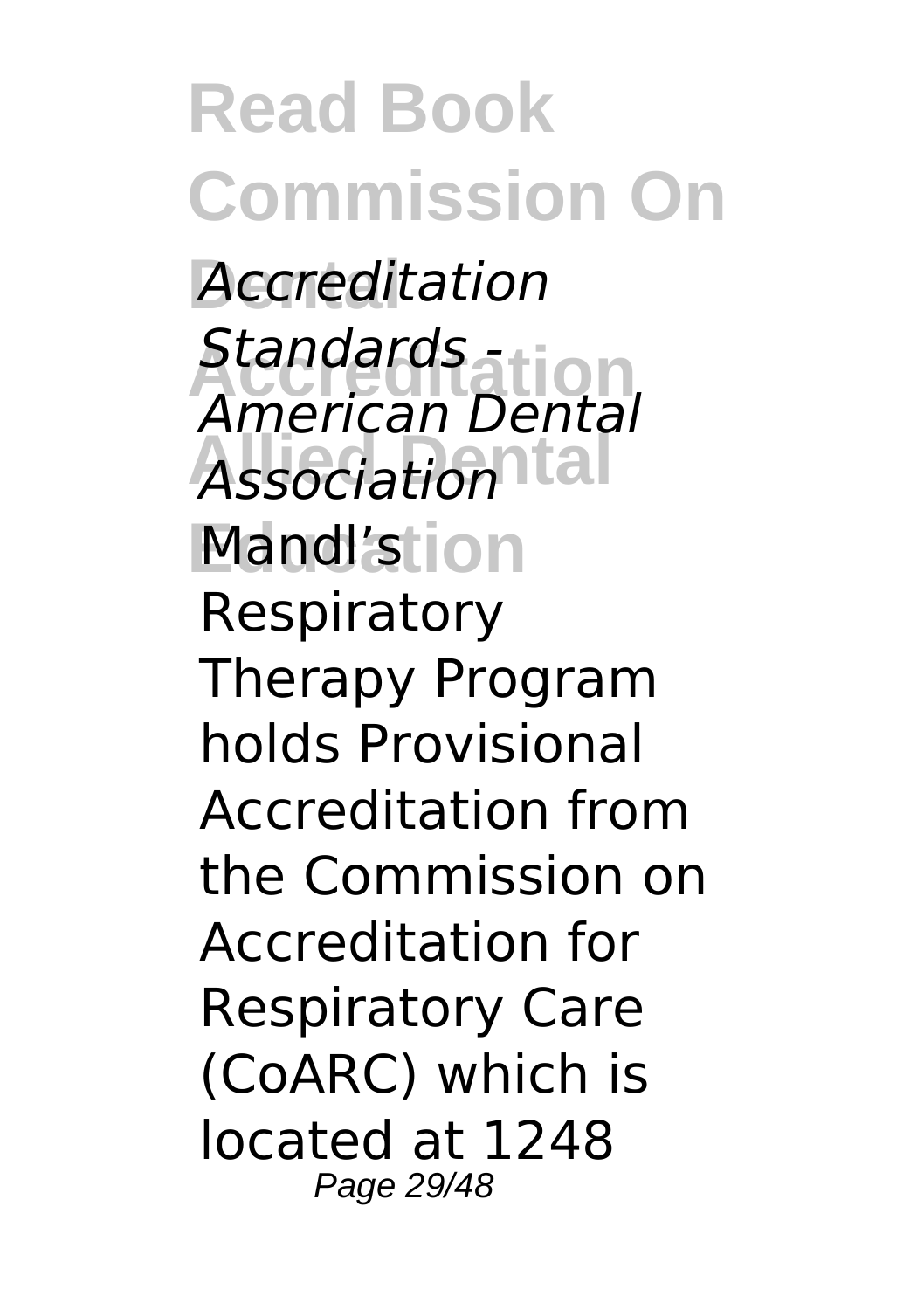**Dental** Hardwood Road, **Accreditation** Bedford, TX 76021- **Allied Dental** 817-283-2835, and **Education** can be found online 4244, at www.coarc.com. Enrolled students completing the program under Provisional Accreditation are considered ...

*Accreditation &* Page 30/48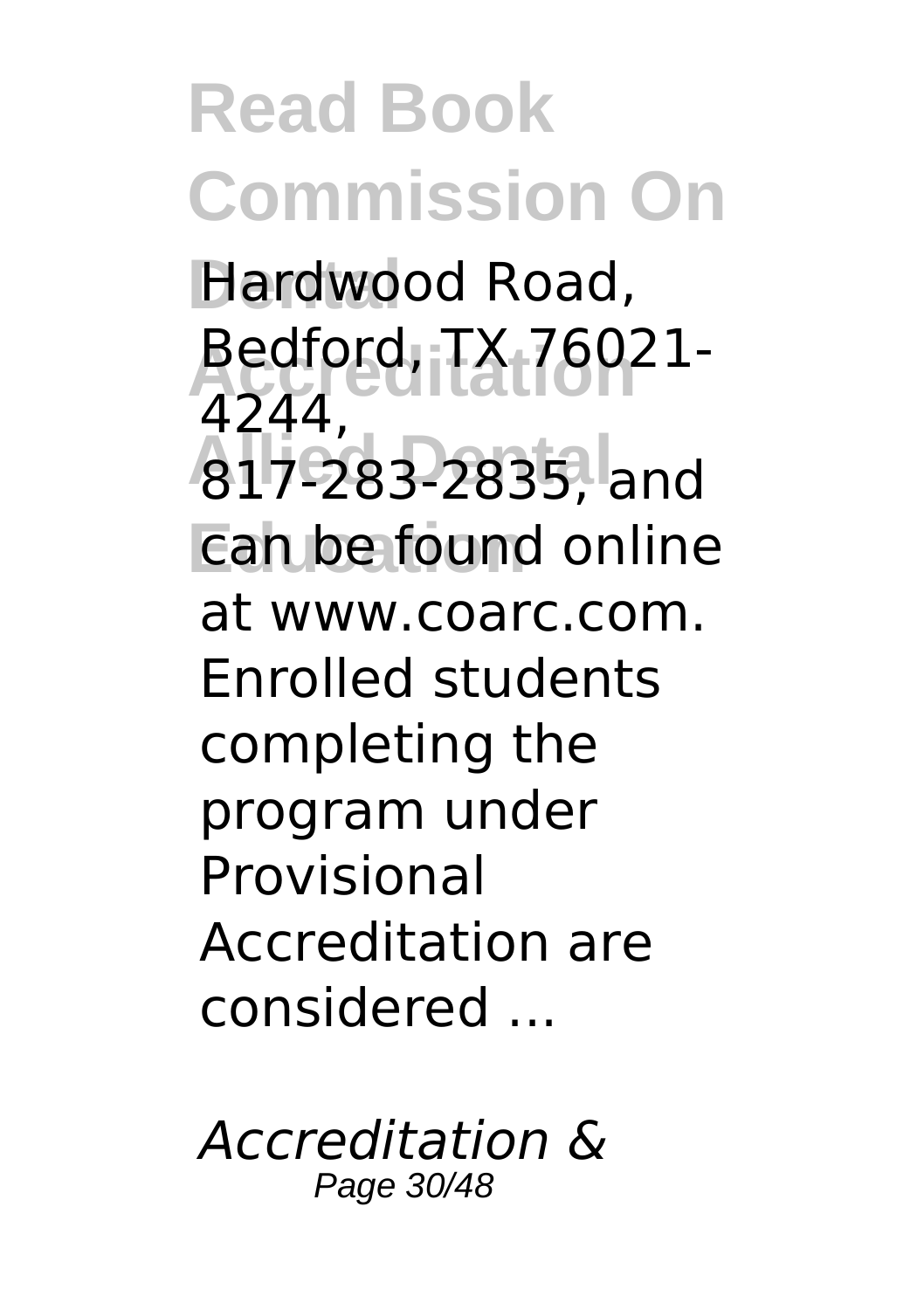**Read Book Commission On Dental** *Affiliations - Mandl* **Accreditation** *School: The College* **The Commission Accreditation** of *...* The Commission on Allied Health Education Programs is the largest programmatic accreditor of the health sciences professions. In collaboration with Page 31/48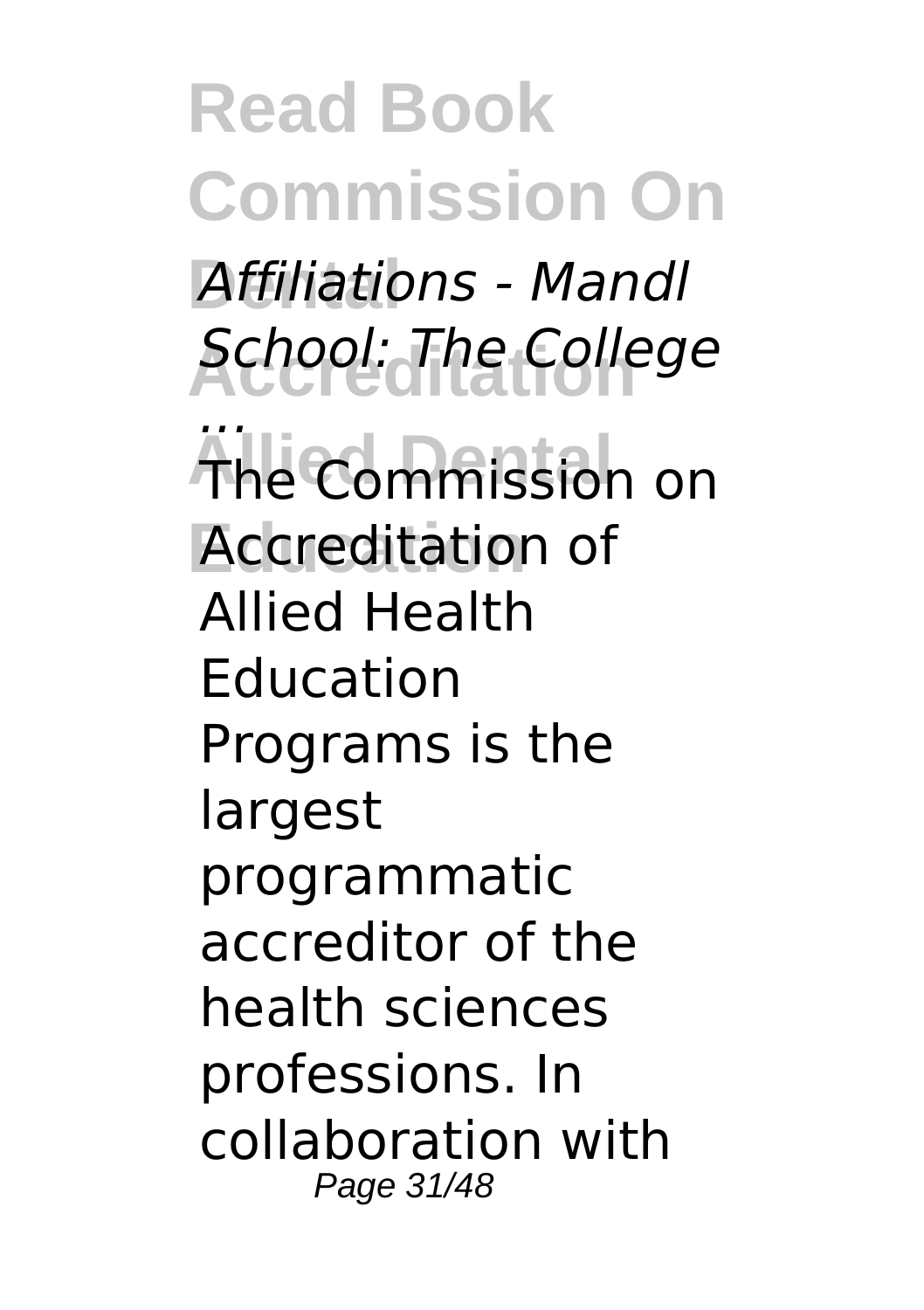**its Committees on Accreditation** CAAHEP reviews and accredits over **Education** 2100 individual Accreditation, education programs in 32 health science occupations.

*CAAHEP - Home* Search for Dental Programs Below is a listing of all Page 32/48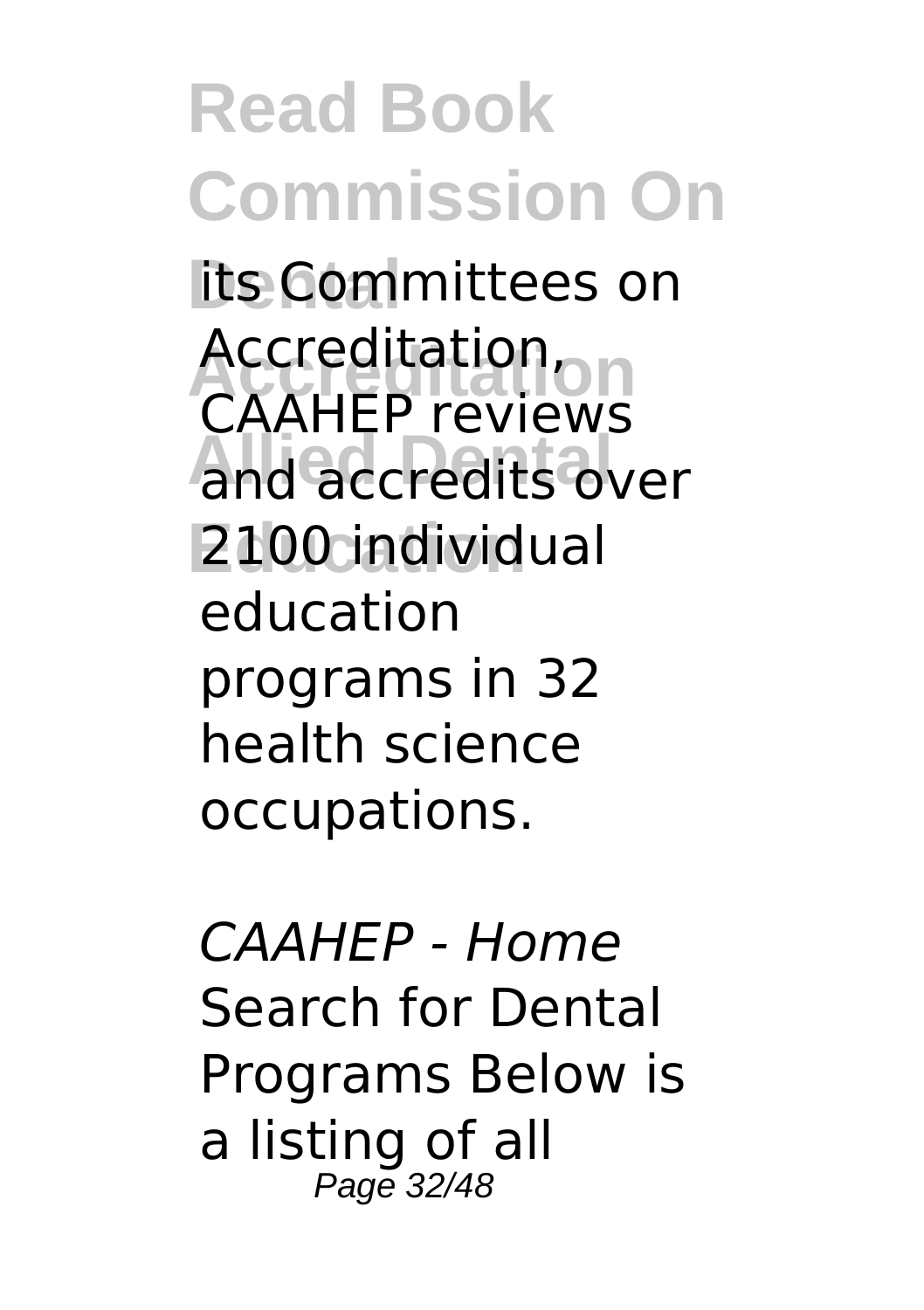**Read Book Commission On Dental** CODA-accredited dental and dental-<br>related advestion **Allied Dental** programs. Filter your choice by related education selecting one of the Programs on the left: Predoctoral (DDS/DMD) Dental Education Programs or Allied Dental Education Programs or Page 33/48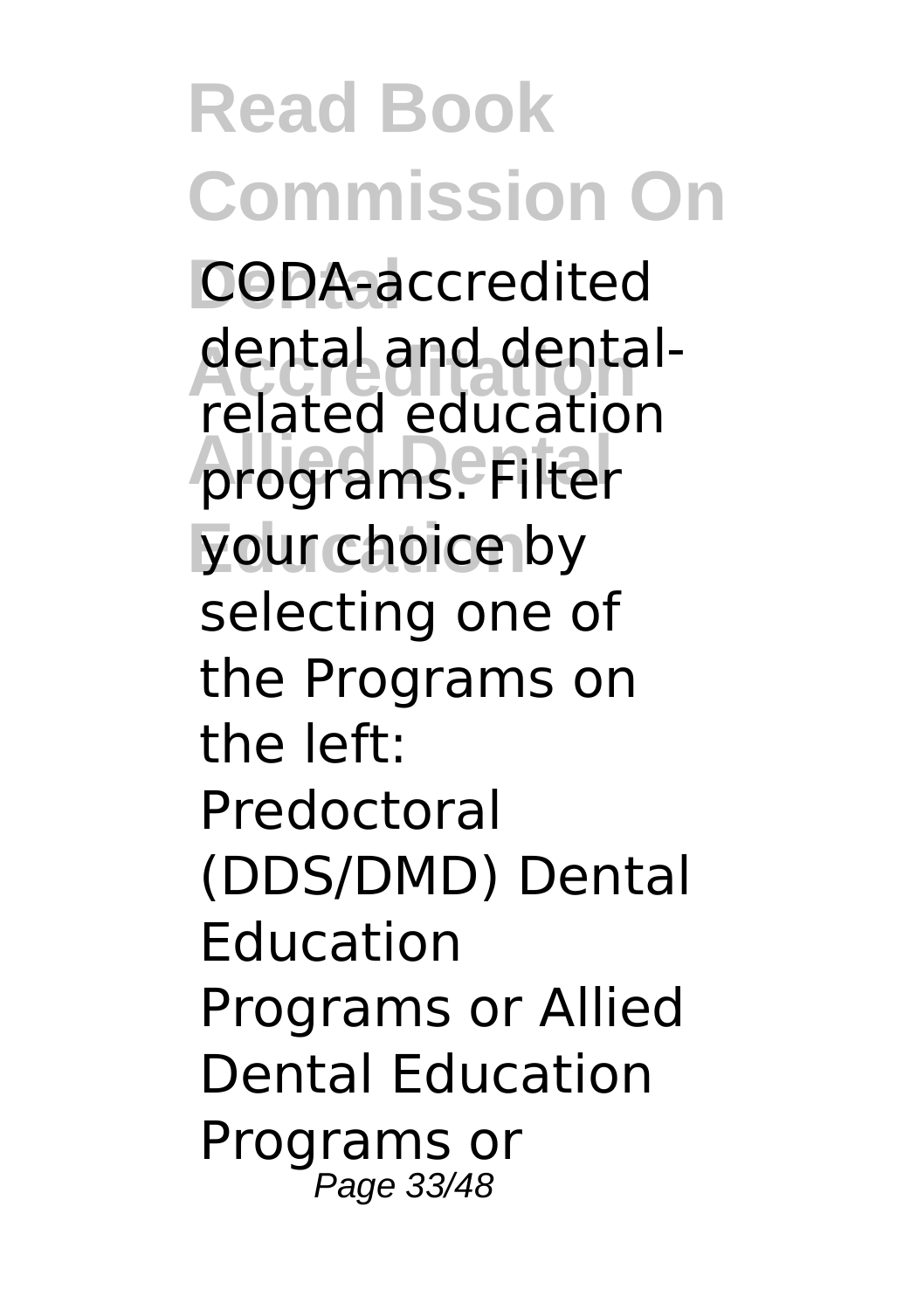**Dental** Advanced Dental Education<br>**Programs Allied Dental** Programs.

**Education** *Search for Dental Programs - American Dental Association* A member of the Commission on Dental Accreditation (CODA), including its Standing and Page 34/48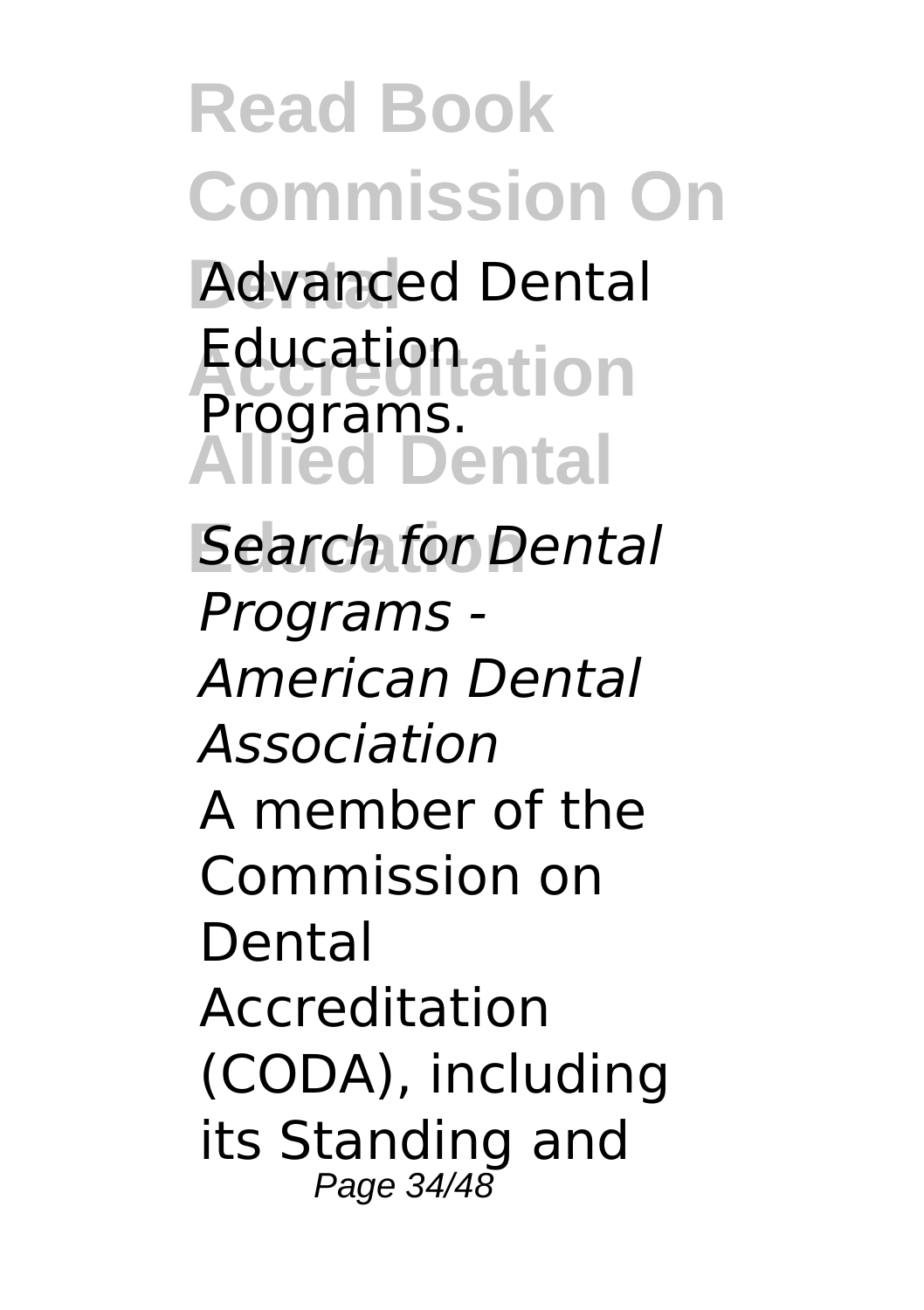**Read Book Commission On Review** Committees, \* and<br>Annoal Beard **Allied Dental** not simultaneously serve as a principal Appeal Board, may officer of another organization within any of the Commission's primary communities of interest if that organization has a role in appointing Page 35/48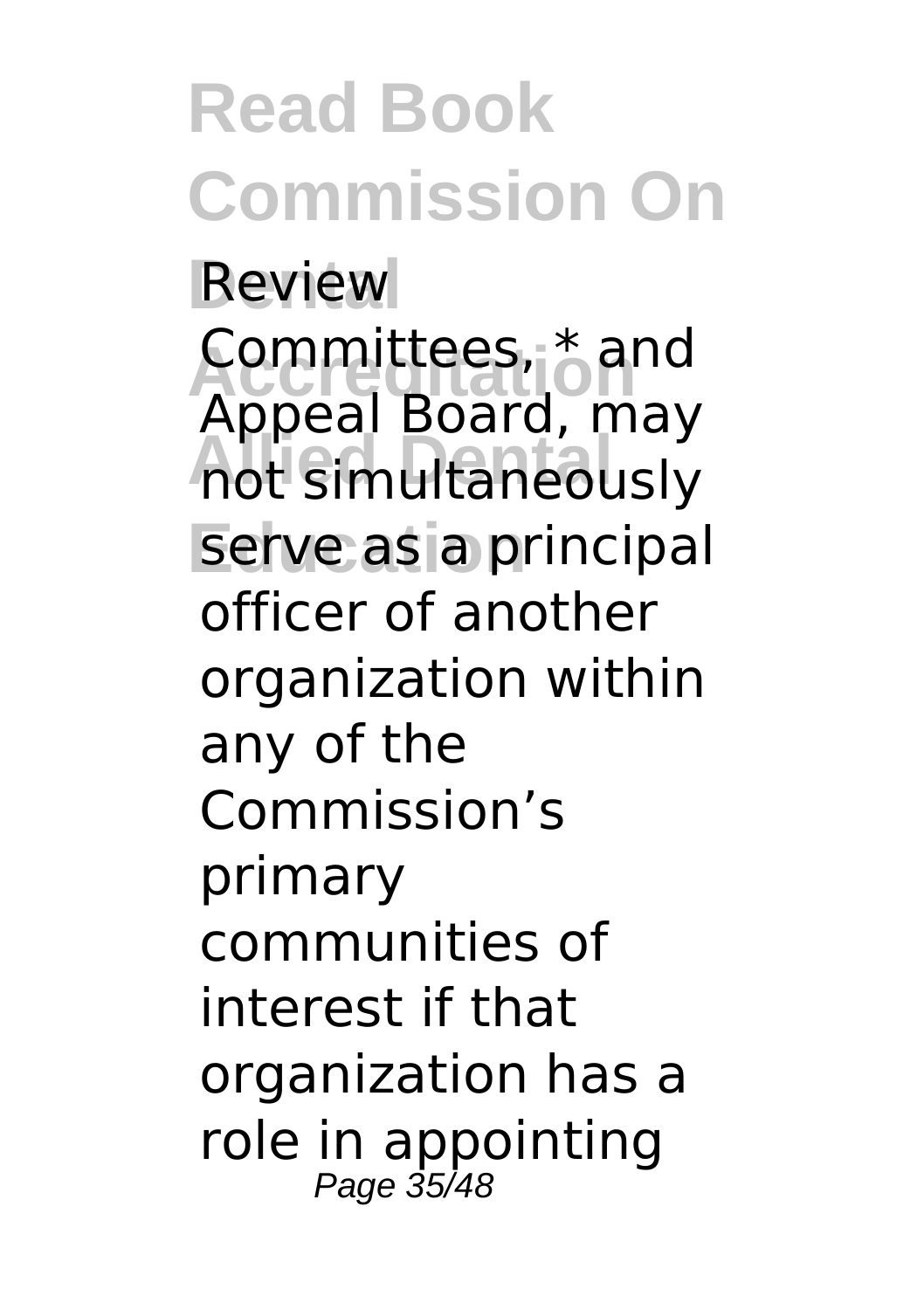**Deco-appointing a** member of the n **Allied Dental** Commission.

**Education** *Commission on Dental Accreditation Commissioner* The Commission is a specialized accrediting body recognized by the United States Department of Page 36/48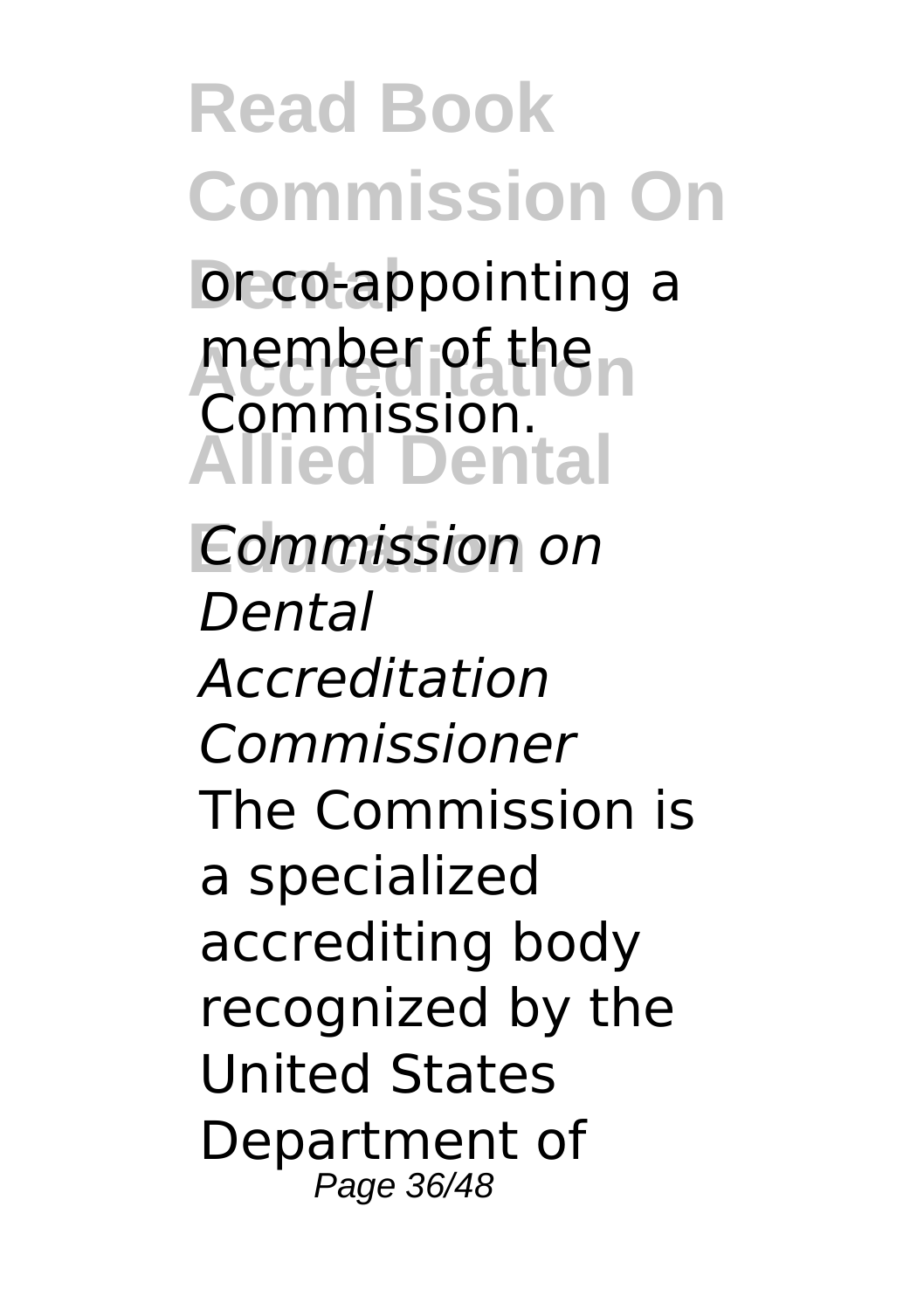**Read Book Commission On Education. The Accreditation** Commission on **Accreditation can** be contacted at Dental 312.440.4653 or at 211 East Chicago Avenue, Chicago, IL 60611 -2678. The Commission on Dental Accreditation (CODA) formally evaluates Page 37/48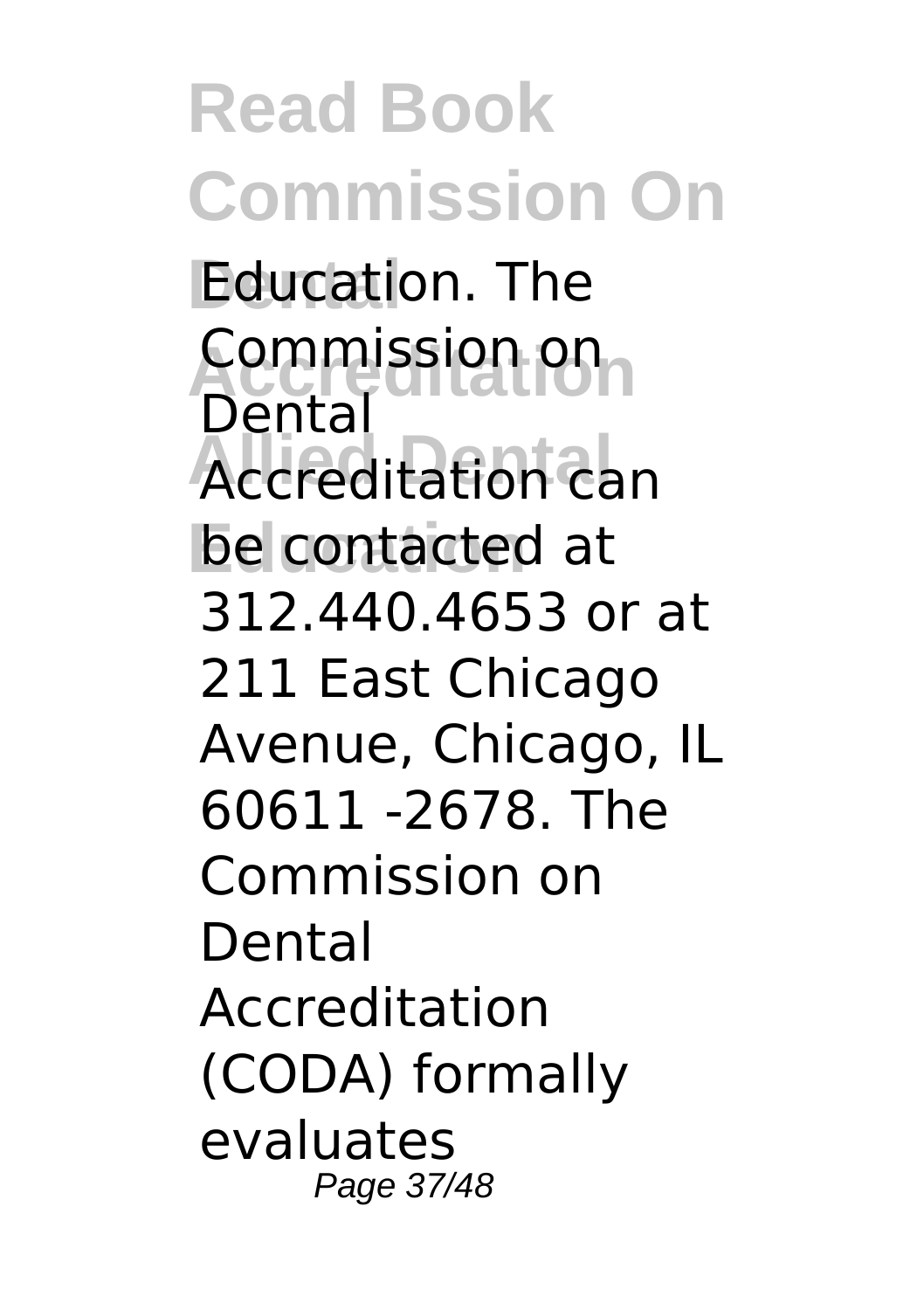**Read Book Commission On** accredited programs at<br>regular intervals. **Allied Dental Education** *Dental Hygiene* programs at *Accreditation | Dental Hygiene Department ...* The Commission on Dental Accreditation can be contacted at  $+1$ (312) ... The SUNY Broome Medical Page 38/48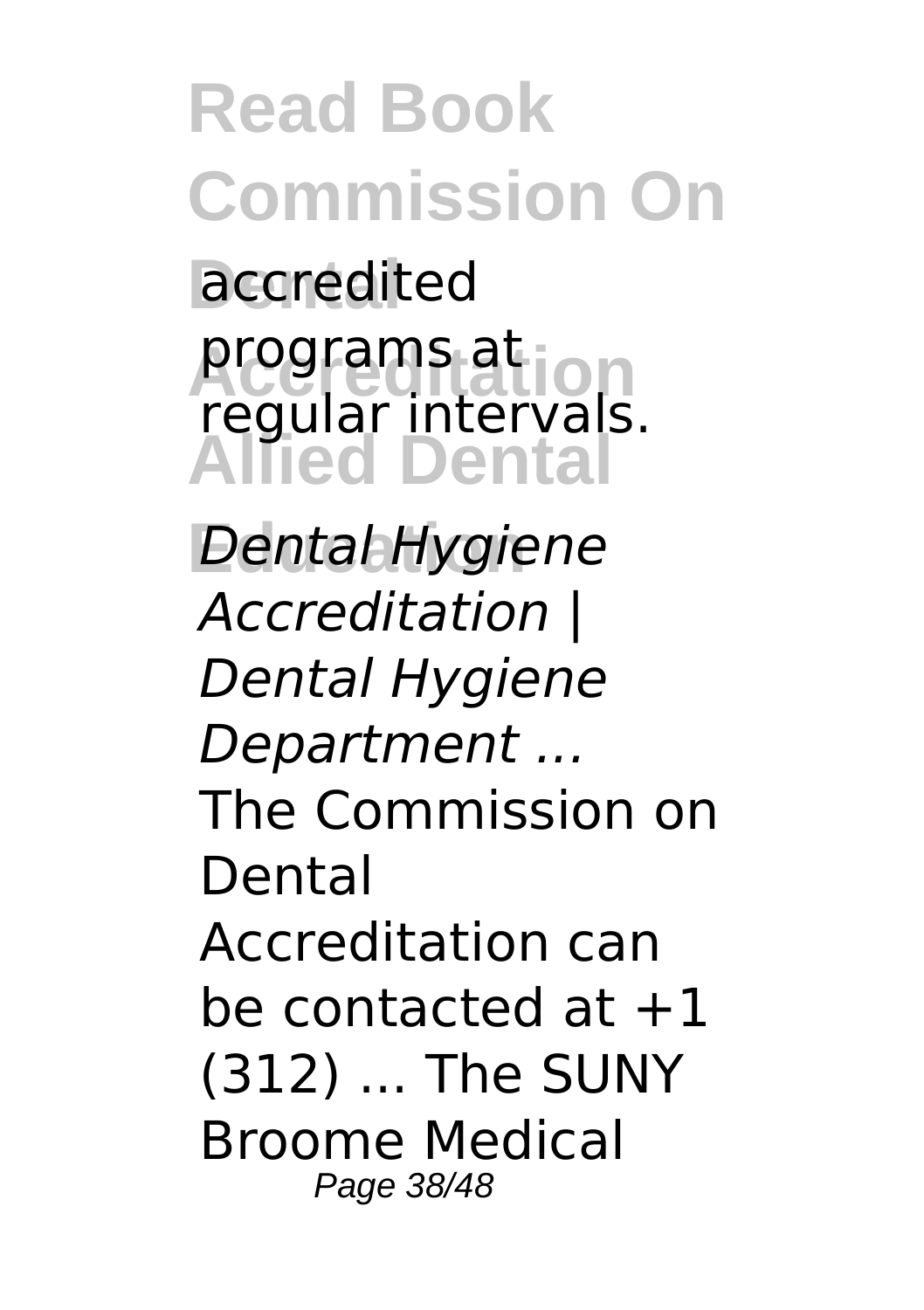**Dental** Assistant Program is accredited by the **Accreditation of Education** Allied Health Commission on Education Programs upon the recommendation of the Medical Assisting Education Review Board (MAERB). CAAHEP: 25400 US Highway 19 North, Suite Page 39/48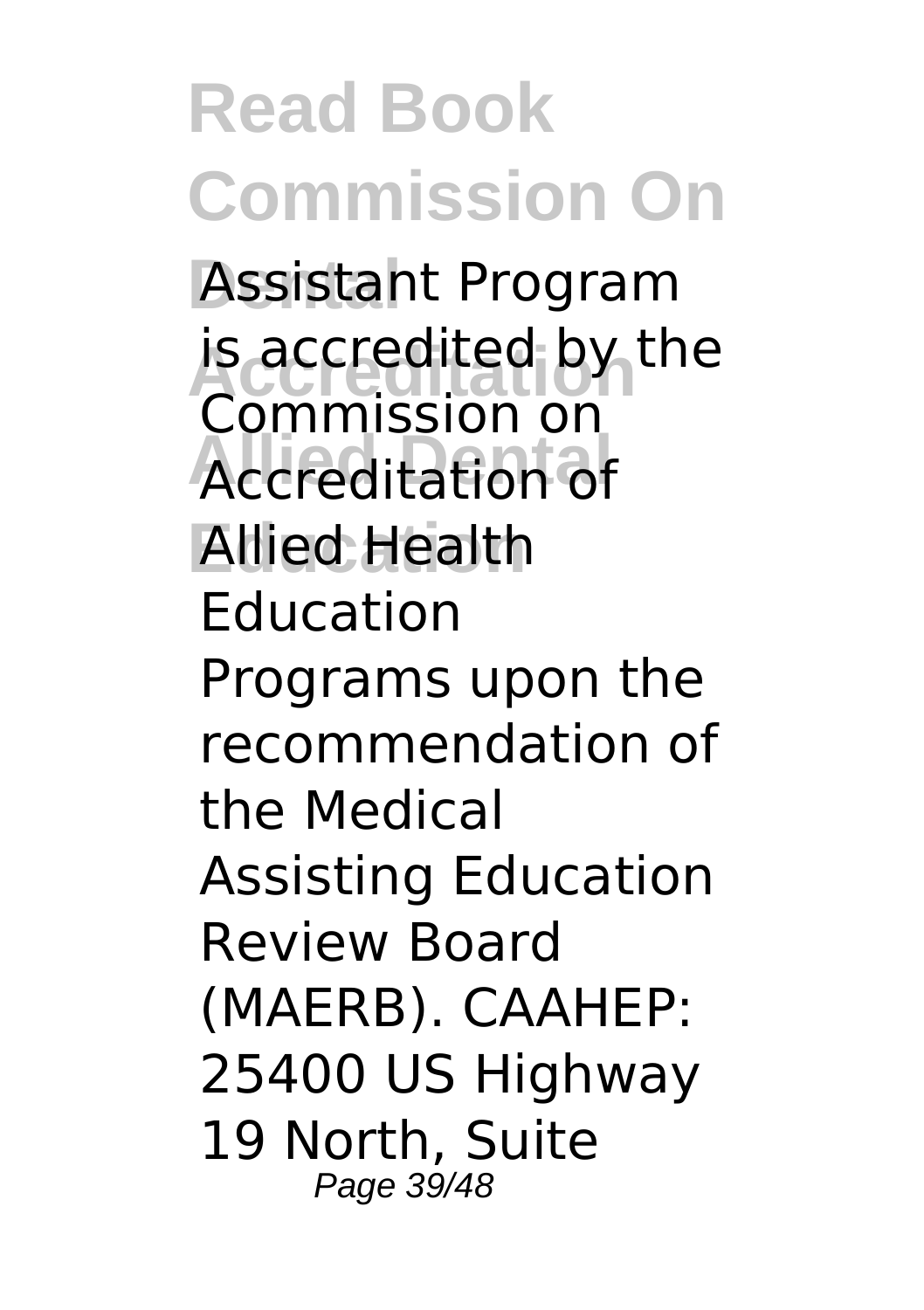**Read Book Commission On** 158, Clearwater, FL **Accreditation** 33763.  $Accreditation$ <sup>1</sup> **Education** *SUNY Broome* The Augusta University Dental Hygiene program is

accredited by the Commission on Dental

Accreditation and has been granted the accreditation Page 40/48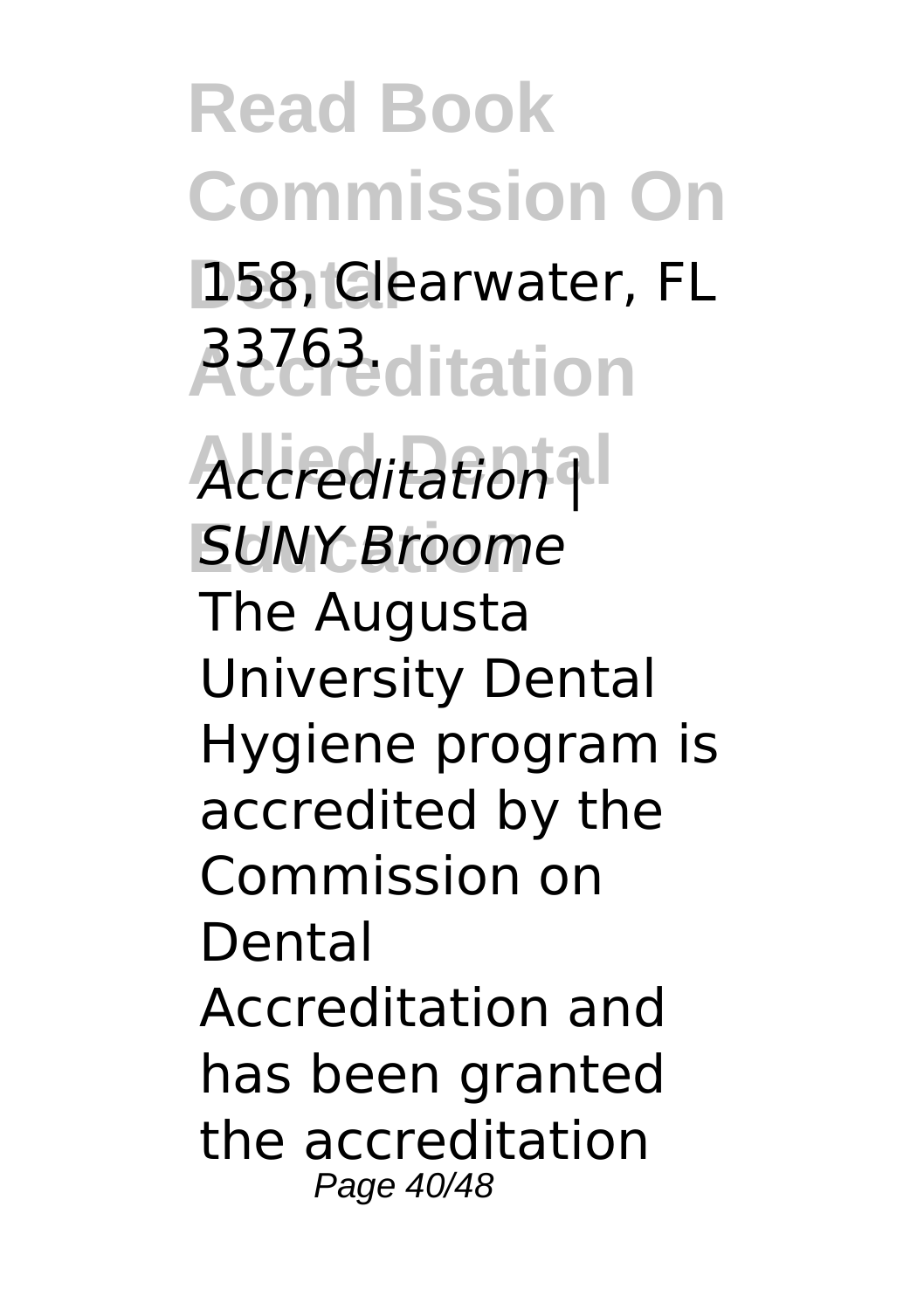status of "approval without reporting<br>requirements". The **Commission is a** specialized<sub>1</sub> without reporting accrediting body recognized by the United States Department of Education.

*Accreditation* The Commission on Dental Page 41/48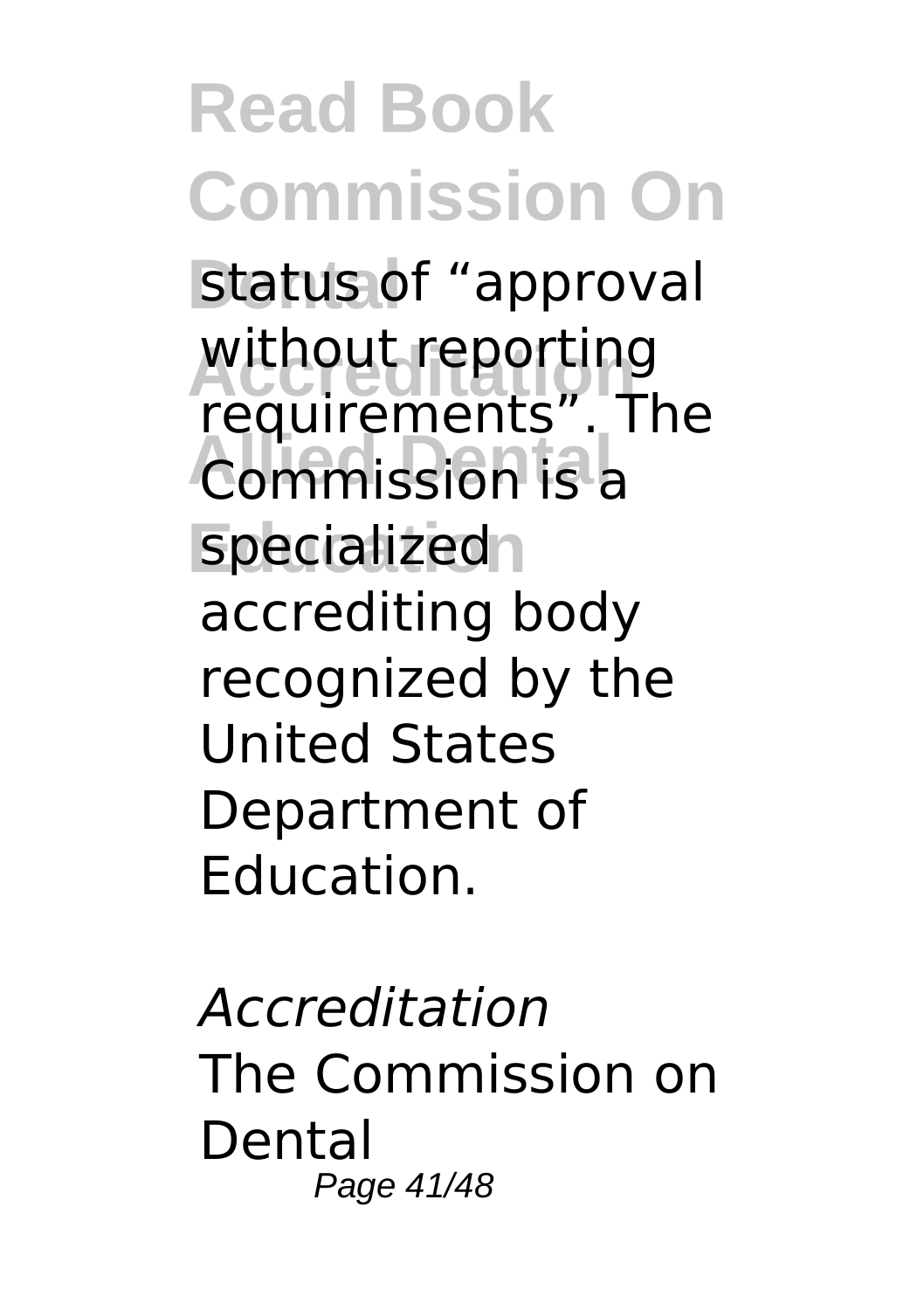**Accreditation takes** the decisions on<br>matters relating to **Allied Dental** the accreditation of programs for the decisions on dental, advanced dental and allied dental education. The Composition of the Commission on Dental Accreditation includes the following. Page 42/48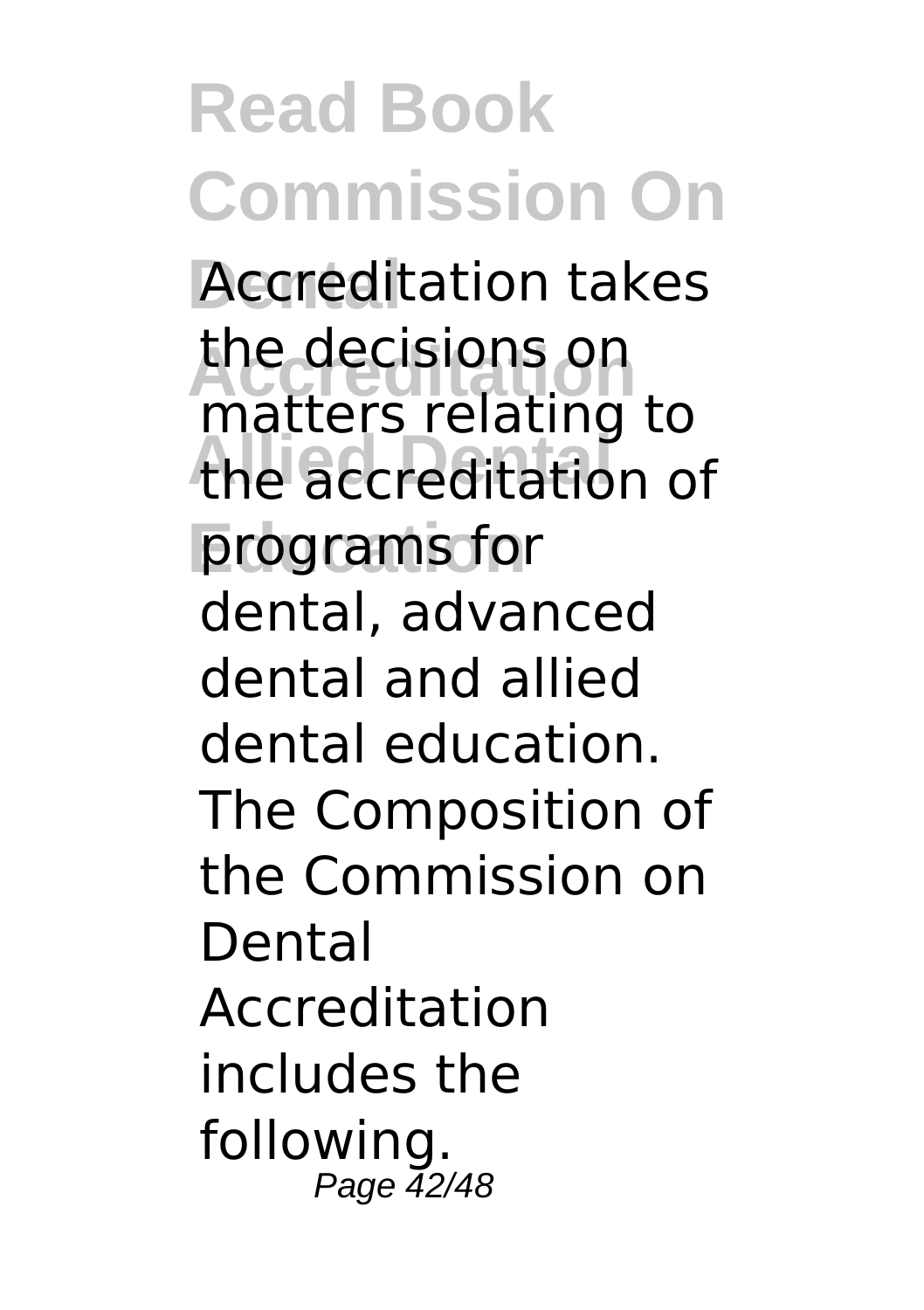**Read Book Commission On Dental Accreditation** *Commission on Accreditation* **Education** *American Dental ... Dental* COMMISSION ON DENTAL ACCREDITATION POSTING FORM FOR THIRD PARTY COMMENTS The Commission currently publishes, in its accredited Page 43/48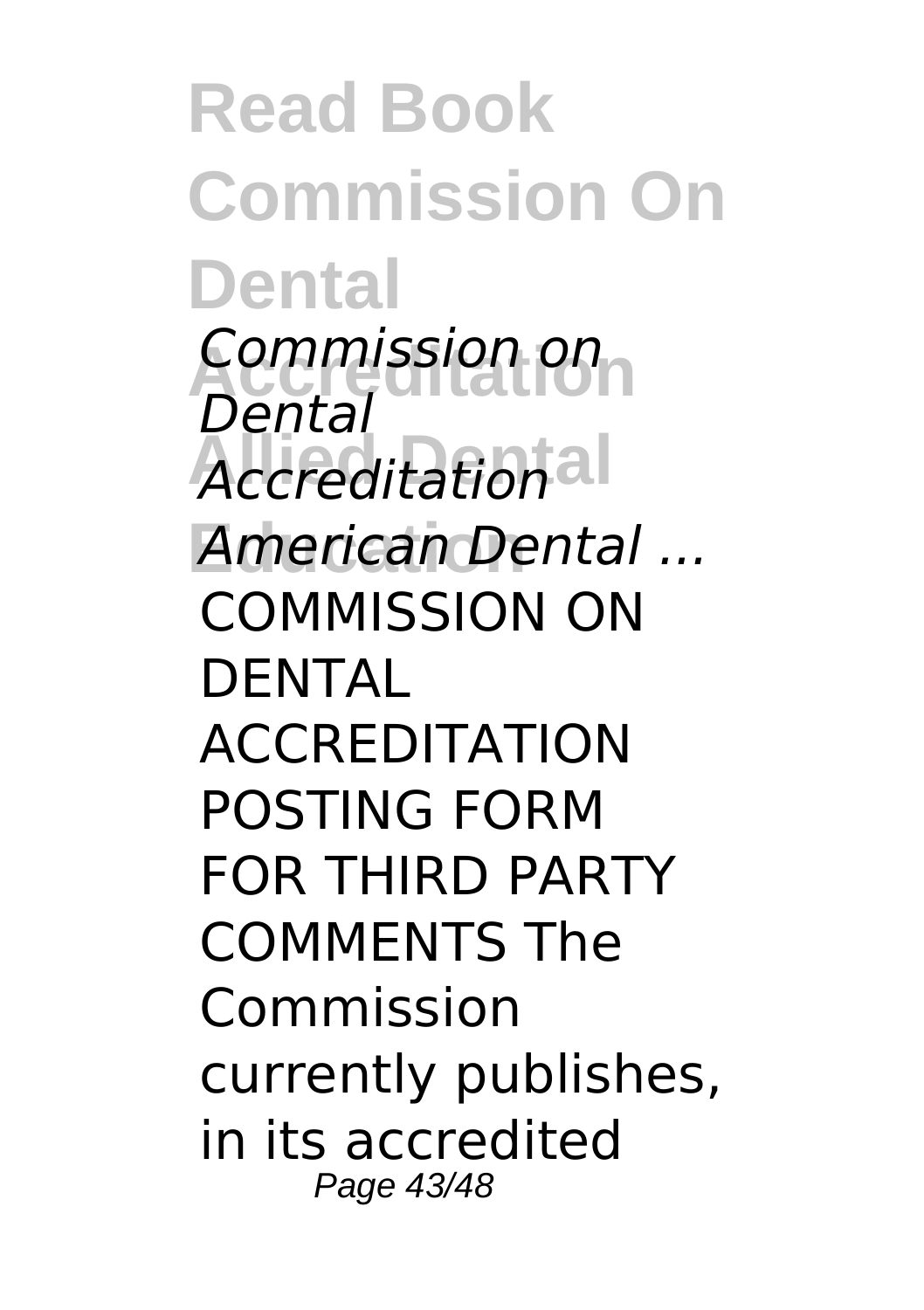lists of programs, the year of the **Allied Dental** each program it **Education** accredits. In next site visit for addition, the Commission posts its spring and fall announcements on the Accreditation News area of the Commission's website for those programs being Page 44/48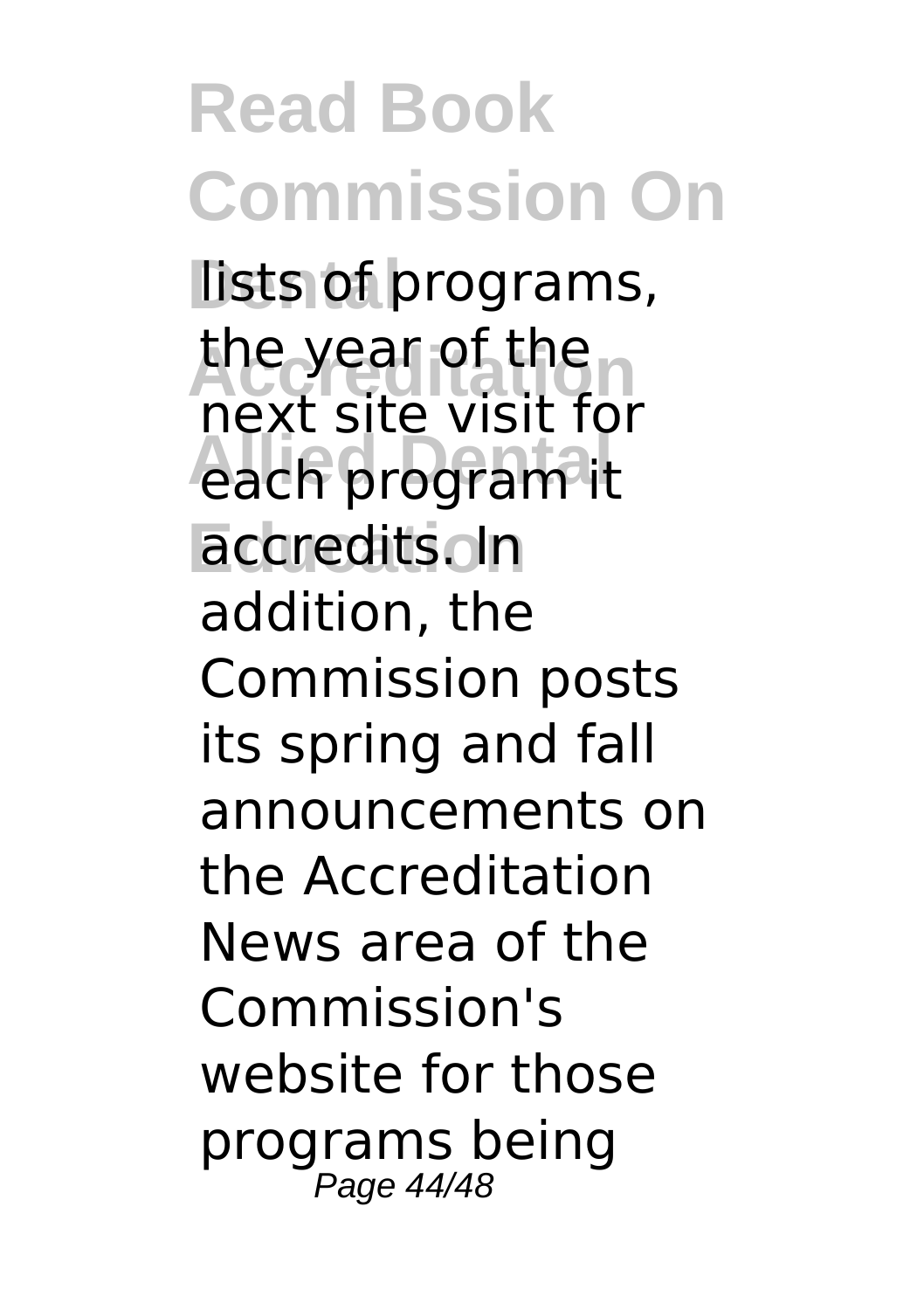**Site visited January** through June or July **Allied Dental** through December.

**Education** *Wharton County Junior College* The Commission on Dental Accreditation accredits dental schools and programs including advanced dental education Page 45/48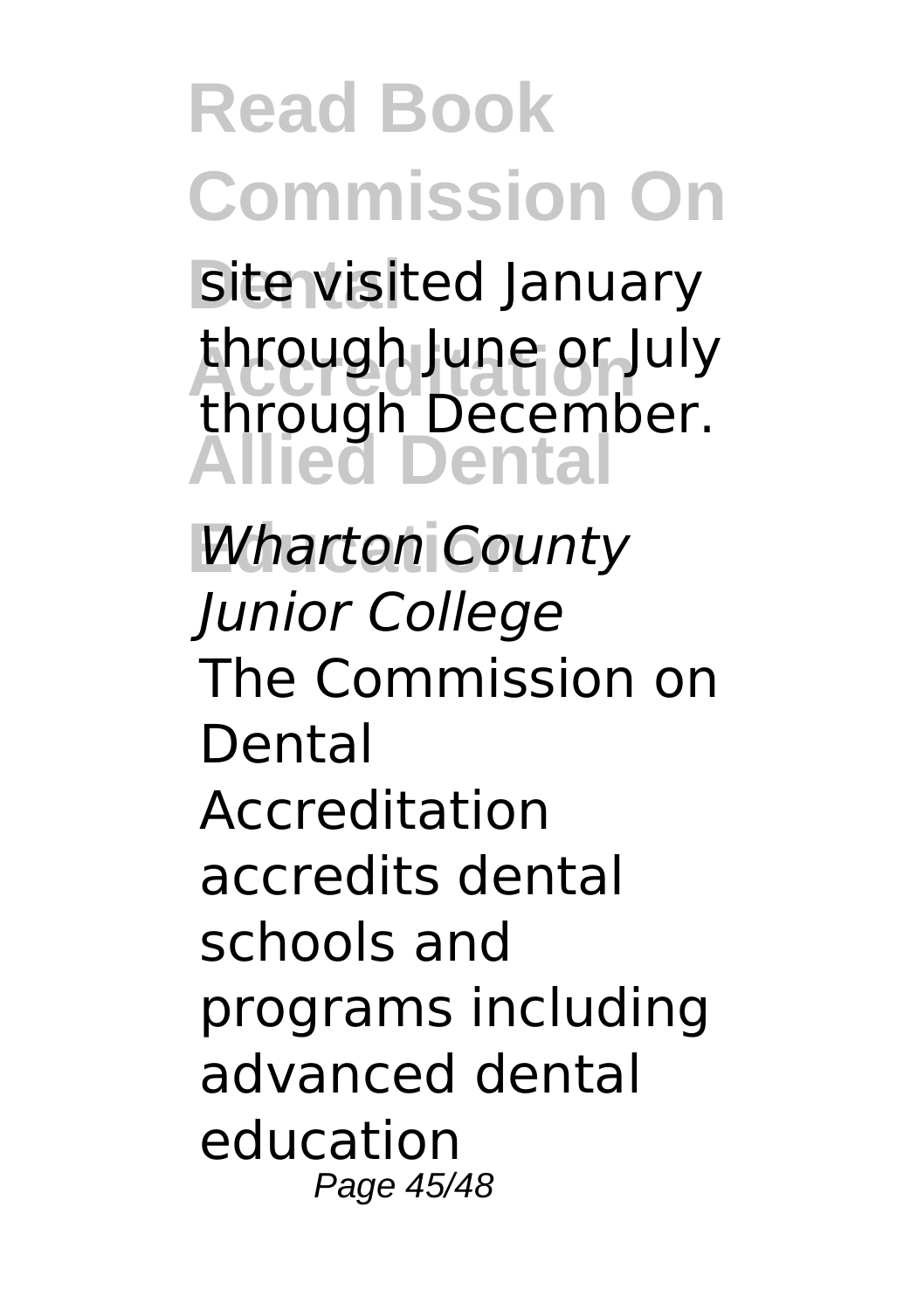programs and allied dental<br>
aducation programs in the **United States.** education

*Commission On Dental Accreditation Allied Dental Education* The Commission on Accreditation of Allied Health Education Page 46/48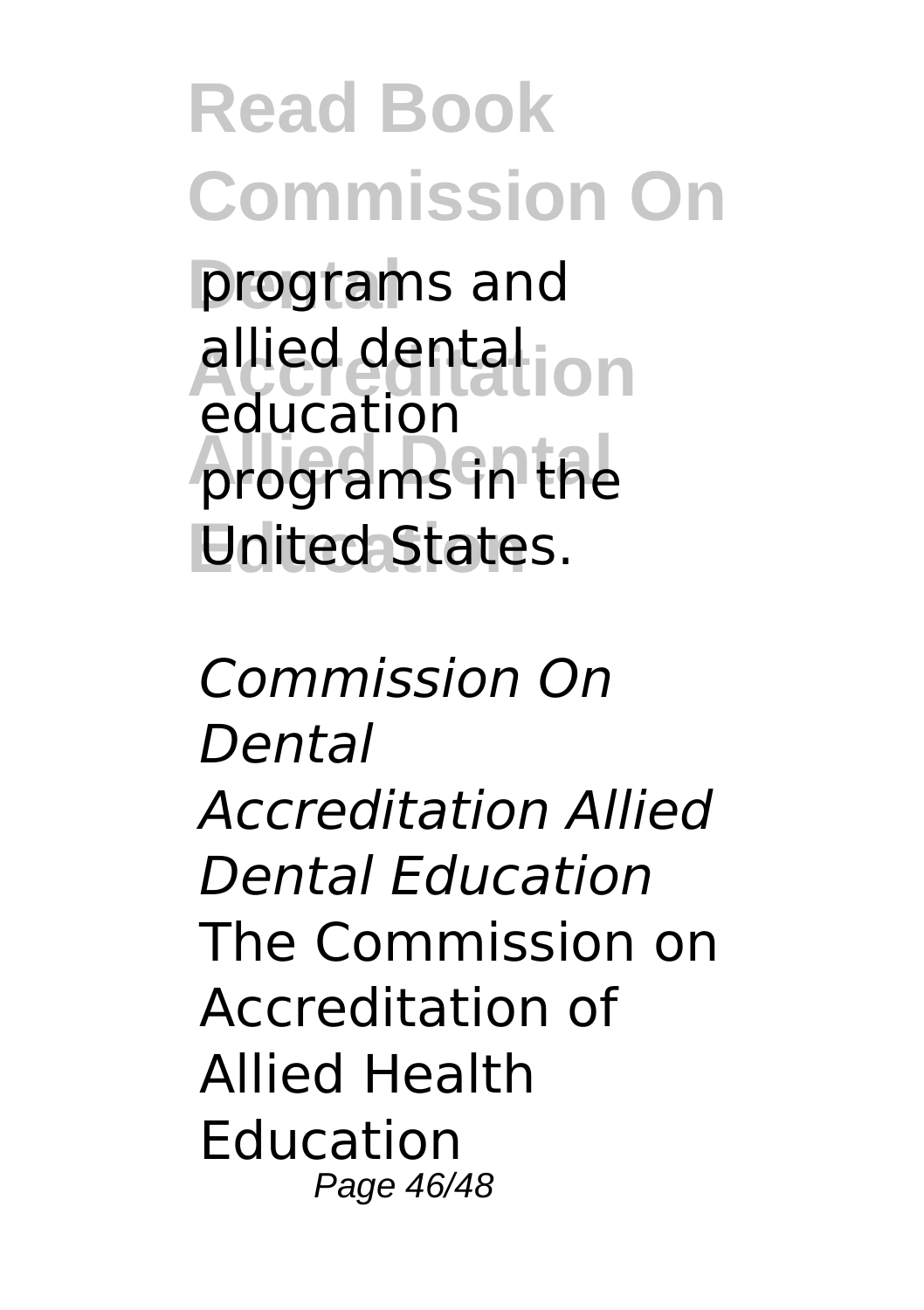**Programs (CAAHEP)** is a postsecondary accrediting agency programmatic recognized by the Council for Higher Education Accreditation (CHEA) and carries out its accrediting activities in cooperation with 25 review Page 47/48